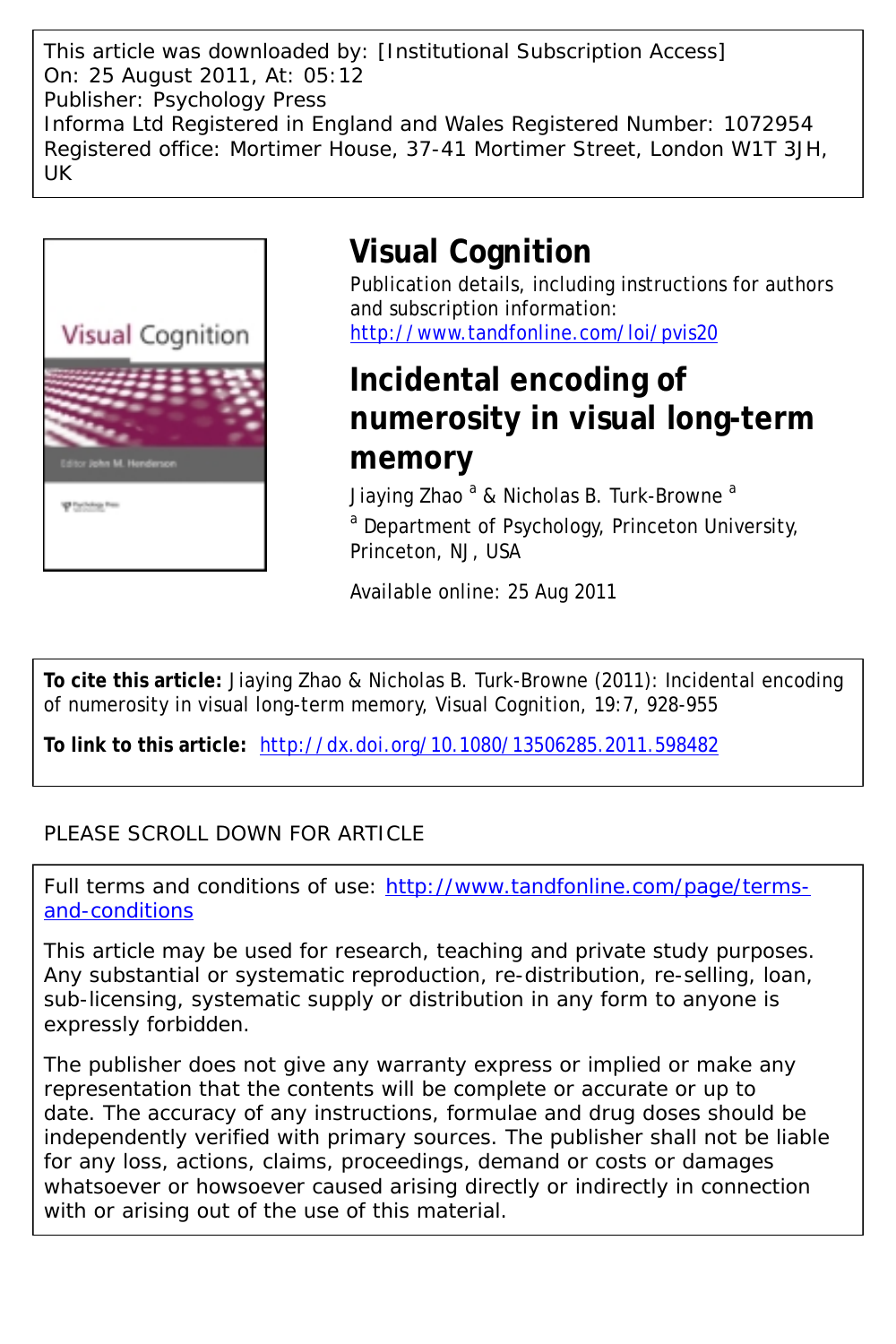# Incidental encoding of numerosity in visual long-term memory

# Jiaying Zhao and Nicholas B. Turk-Browne

Department of Psychology, Princeton University, Princeton, NJ, USA

The visual system can readily extract numerosity information from brief experiences. This numerical perception is characterized by diminishing accuracy as numerosity increases, and impaired discrimination for similar quantities and large magnitudes. Here we assess whether these properties apply more broadly to numerosity in visual long-term memory. In surprise memory tests, we observed: Remarkable accuracy in estimating the number of repetitions of an exemplar image (Experiment 1a), that this accuracy decreased but remained high when estimating over categories (Experiments 1b and 1c), that numerical discrimination from memory exhibited psychophysical distance and size effects (Experiment 2), that these effects may derive from stored representations rather than post hoc approximation (Experiment 3a), and that they can reflect total elapsed experience in addition to discrete counts (Experiment 3b). Similar to how numerosity is readily extracted during visual perception, our results suggest that numerosity is encoded incidentally in visual long-term memory.

Keywords: Distance effect; Incidental encoding; Numerosity; Size effect; Visual long-term memory.

The distinction between processes geared towards external sensory input (perception) and those that operate over internal mental representations (cognition) is intuitive and historical. However, while the targets of such processes may be different, their underlying computations may overlap in meaningful ways. This approach has been pursued in process models of cognition that emphasize the consequences of perception for memory (Johnson, 1983; Kolers & Roediger, 1984). As a recent example of this perspective, the posterior parietal cortex may implement general attentional

Please address all correspondence to Jiaying Zhao, Department of Psychology, Princeton University, Green Hall, Princeton, NJ 08540, USA. E-mail: jiayingz@princeton.edu

For helpful conversations, we thank Dan Osherson and Mason Simon. Portions of this work were presented at the 2010 meeting of the Cognitive Science Society.

 $\odot$  2011 Psychology Press, an imprint of the Taylor & Francis Group, an Informa business [http://www.psypress.com/viscog](http://www.psypress.com/cogemotion) DOI: 10.1080/13506285.2011.598482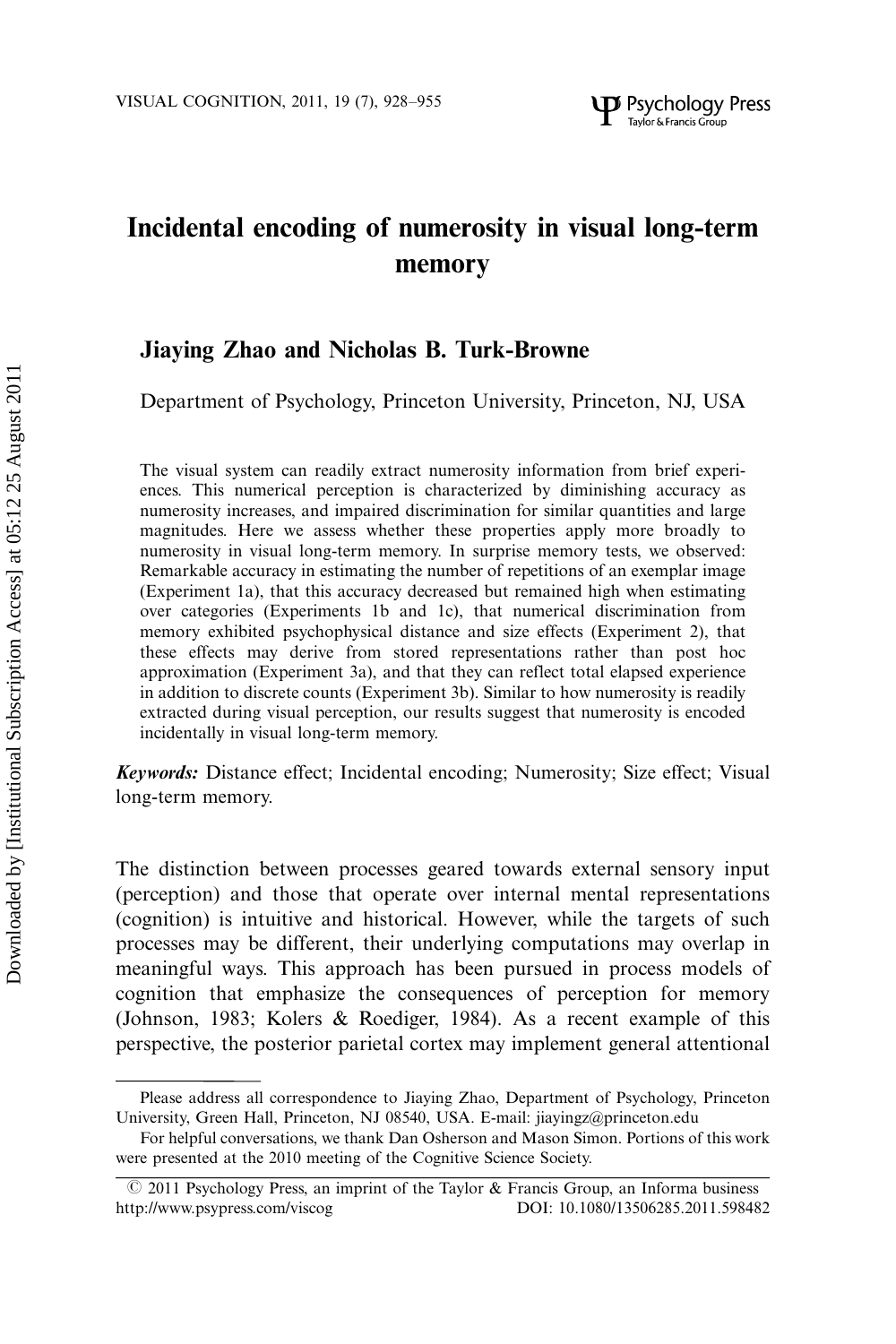processes involved in searching through both visual input and long-term memory (Cabeza, Ciaramelli, Olson, & Moscovitch, 2008). Beyond relying on overlapping neural representations, here we explore one way in which perceptual and mnemonic processes may share functional properties and constraints. In particular, we focus on numerical cognition—a topic studied extensively in the domain of perception, but less so in the domain of memory.

# Numerical perception

The visual system is remarkably good at ''seeing'' numerical information in the world. In a typical study of numerical perception, arrays of items (e.g., dots) are briefly presented and participants report the number of items in each display. Several features of this immediate numerical perception have been discovered based on developmental, behavioural, and neuroscientific findings (see reviews by Ansari, 2008; Dehaene, Dehaene-Lambertz, & Cohen, 1998; Feigenson, Dehaene, & Spelke, 2004). Adults are very accurate and fast at judging small quantities (six or fewer), a process termed "subitizing" (Kaufman, Lord, Reese, & Volkman, 1949). However, for larger quantities, judgements are less accurate but still quite good, a process termed ''approximation'' (Mandler & Shebo, 1982; Trick & Pylyshyn, 1994). Numerical judgements are subject to Weber's law: As numerosity increases, judgements become less and less accurate following a logarithmic function with fixed Gaussian noise (Izard & Dehaene, 2008). It was initially believed that there is a single estimation process shared for small and large numerosities, and that subitizing reflects the high precision for small numerosity built into Weber's law (Dehaene & Changeux, 1993; Gallistel & Gelman, 1991). However, recent evidence has suggested that subitizing might rely on a separate process dedicated to small numerosity (Dehaene & Cohen, 1994; Feigenson et al., 2004; Piazza, Mechelli, Butterworth, & Price, 2002; Revkin, Piazza, Izard, Cohen, & Dehaene, 2008).

Numerical perception is often examined in tasks requiring the comparison of numerosities. In such tasks, two displays are briefly presented and participants judge which display contained more items. When discriminating between numerosities, performance improves as the numerical distance between numerosities increases *(distance effect*; Dehaene, Dupoux, & Mehler, 1990; Moyer & Landauer, 1967). When distance is held constant, performance declines as the absolute magnitudes of the two numerosities increase (size effect; Barth, Kanwisher, & Spelke, 2003; Izard & Dehaene, 2008; Whalen, Gallistel, & Gelman, 1999). Thus, numerical discrimination tracks the ratio between two numerosities (e.g., Banks, Fujii, & Kayra-Stuart, 1976; Buckley & Gilman, 1974; Hintzman, Yurko, & Hu,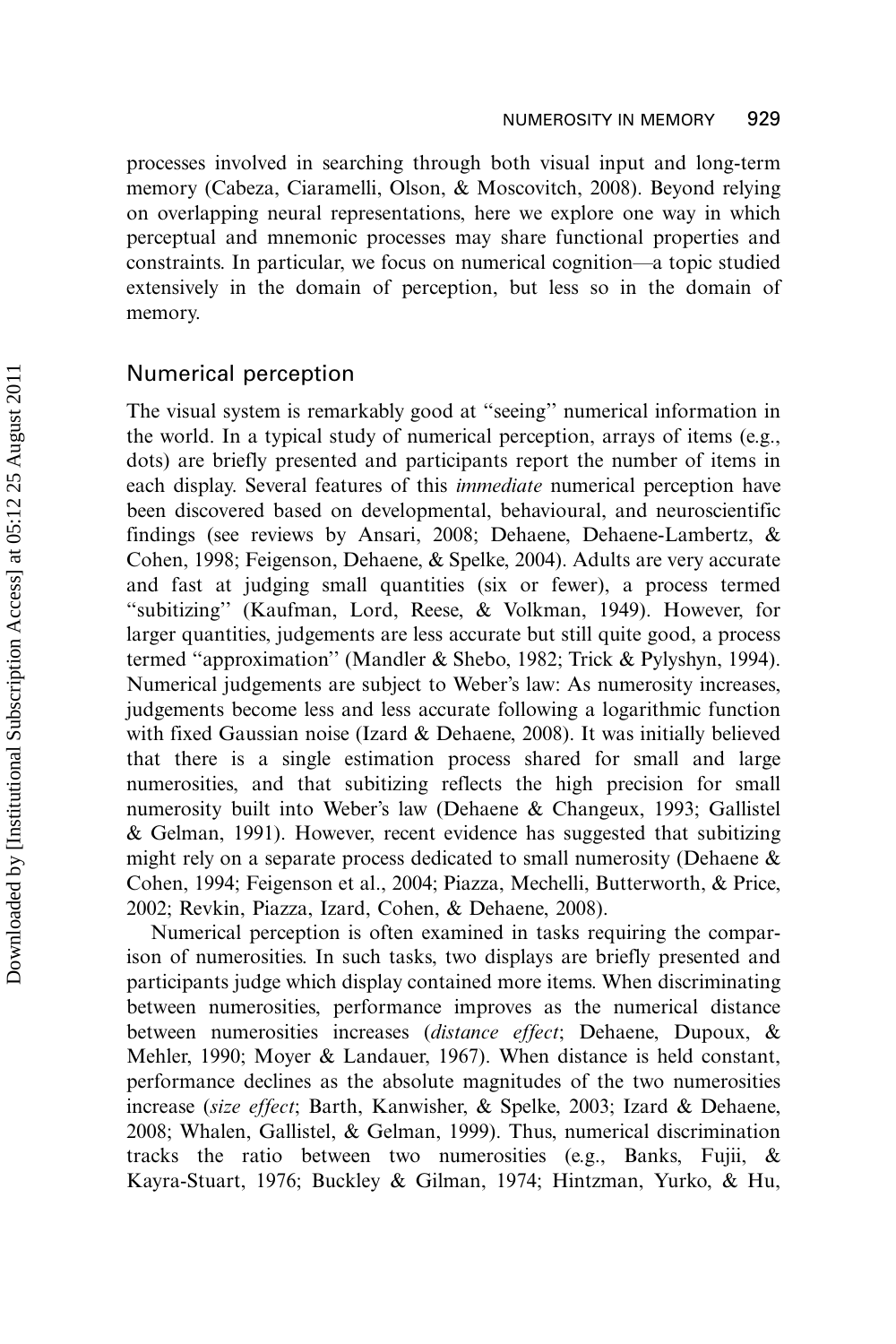1981; Holyoak, 1977; Kosslyn, Murphy, Bemesderfer, & Feinstein, 1977; Moyer, 1973; Parkman, 1971).

#### Numerical memory

Long-term memory for numerical information is an important part of everyday cognition: Have we visited your or my parents more often? How many books did I borrow from the library? Which bank has the most ATMs in town? In contrast to immediate perceptual judgements, this kind of numerical judgement is based on episodic memory aggregated over a longer timescale. Numerical judgements from long-term memory have previously been examined in the context of event frequency (Blair & Burton, 1987; Brown, 1995, 1997; Hasher & Zacks, 1979; Hintzman & Block, 1971; Howell, 1973; Means & Loftus, 1991, Menon, 1993). In a typical study of this type, lists of words are studied and some of the words are presented repeatedly. Later, participants must recall how many times they had seen a particular word. The corresponding estimates follow a logarithmic function of actual numerosity, and increase with the spacing between repetitions (Hintzman, 1969).

Several accounts have been offered to explain such performance: The strength hypothesis posits that numerical estimates about event frequency are based on the strength of its memory trace, which is determined by the number of event repetitions (Hintzman, 1969). The multiple-trace hypothesis posits that numerical estimates reflect the number of stored memory traces of an event rather than the strength of any single memory trace (Hintzman  $\&$ Block, 1971). Finally, a more recent hypothesis posits that numerical estimates are influenced by the number of contexts in which events occur (Brown, 1995, 1997, 2002): A category label (CITY) paired with multiple contexts (Boston, London, and Cleveland) is judged to have lower numerosity than one paired with a single context an equal number of times (London, London, London).

#### The current study

Since the event frequency literature largely predates the numerical perception literature, our understanding of how numerosity information is stored and retrieved from long-term memory may benefit from the approaches that have been developed for the study of numerical perception. The overall goal of our study is thus to bridge these two domains, and test the similarities and differences between numerical judgements from visual long-term memory (VLTM) and those from immediate visual perception.

Here we consider VLTM to be a type of episodic memory for visual information that is formed over repeated experiences and persists for an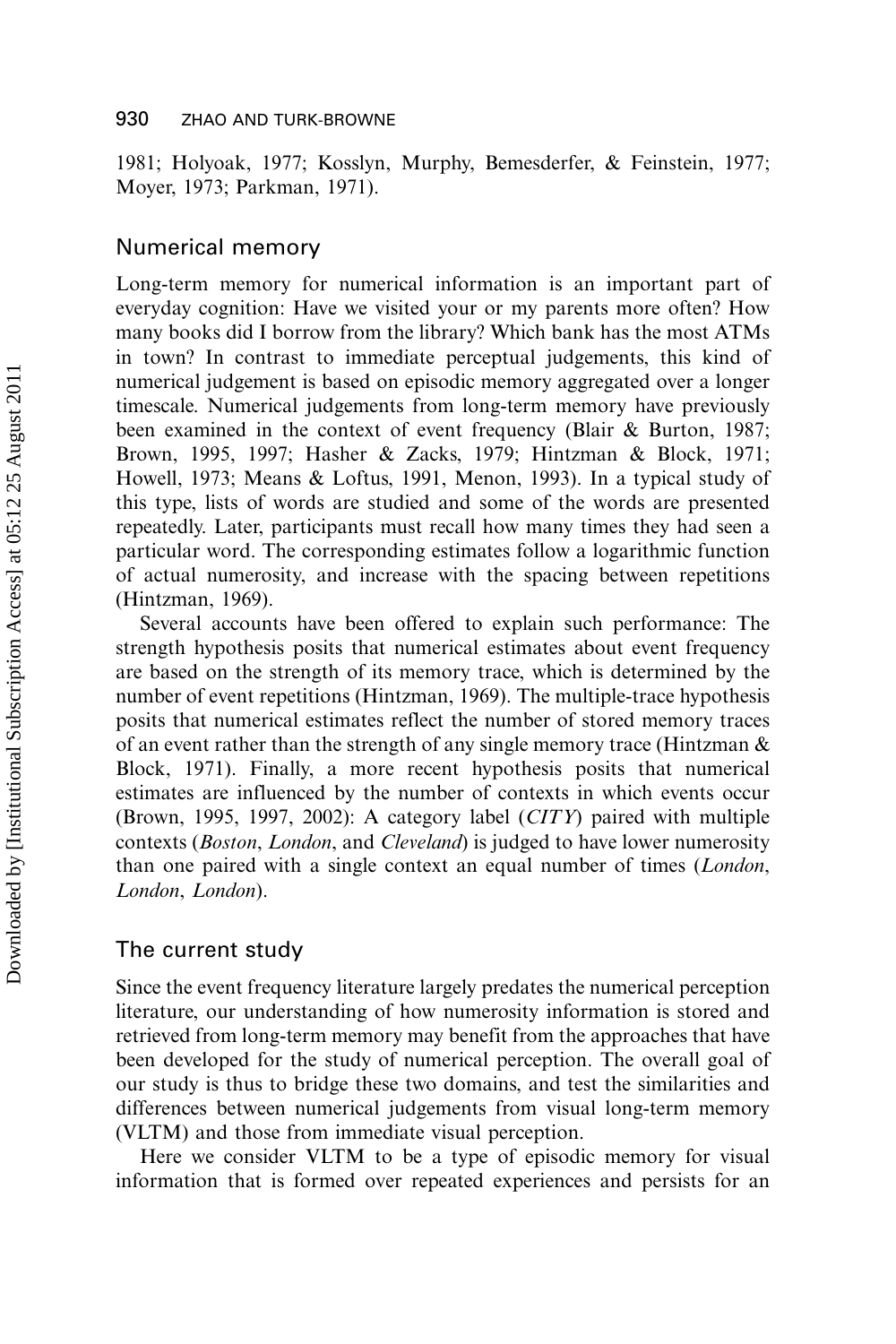extended timescale. Visual short-term memory (VSTM) is certainly important for numerical perception tasks, where two arrays must be held in mind and compared, or where a single array is presented briefly and subsequently tested after a short delay. Memory is also involved in numerical perception tasks in terms of maintaining task rules, such as stimulus–response mappings, but such memory is unrelated to the numerosity of particular items. Our study extends beyond this prior involvement of memory in numerosity judgements by focusing on VLTM. Indeed, VLTM and VSTM are different in several ways, including: (1) VLTM has a remarkably large capacity (e.g., Brady, Konkle, Alvarez, & Oliva, 2008; Standing, 1973), whereas VSTM is severely capacity limited to about four items (e.g., Luck & Vogel, 1997); and (2) VLTM lasts for a long time (at least a week; Shepard, 1967), whereas VSTM decays rapidly (in about 10 s; Zhang & Luck, 2009).

To our knowledge, this study is the first attempt to apply tools from numerical perception to the study of VLTM. We examine whether psychophysical properties of numerical perception\*precise estimates of small quantities, the distance effect, and the size effect—generalize to VLTM. Importantly, unlike previous studies of numerical perception, numerosity in our study derives from aggregating over extended time periods and interruptions by other stimuli. Moreover, in typical numerical perception tasks, observers know in advance that they will be asked about numerosity (since they complete multiple trials); in our study, numerosity is never mentioned until after all stimuli have been encountered, ensuring that judgements reflect incidental encoding. In addition, we examine whether numerosity can be tracked for individuals (e.g., an exemplar repeated multiple times), and for features shared among individuals (e.g., a category from which multiple exemplars are repeated). Finally, we examine how numerical judgements are formed in VLTM, such as whether numerosity is stored directly in memory or calculated post hoc from a set of retrieved memories.

As an outline, we first test the accuracy of numerical estimates from VLTM (Experiments 1a, 1b, and 1c); we then test psychophysical properties of numerical comparison from memory (Experiment 2); and finally we explore potential mechanisms for how numerical estimates can be generated from memory (Experiments 3a and 3b). In all cases, numerical estimates are obtained from a surprise test, after a large number of objects have been incidentally encoded into VLTM.

# EXPERIMENT 1A

The purpose of this experiment is to test the accuracy of unexpected numerosity judgements from VLTM.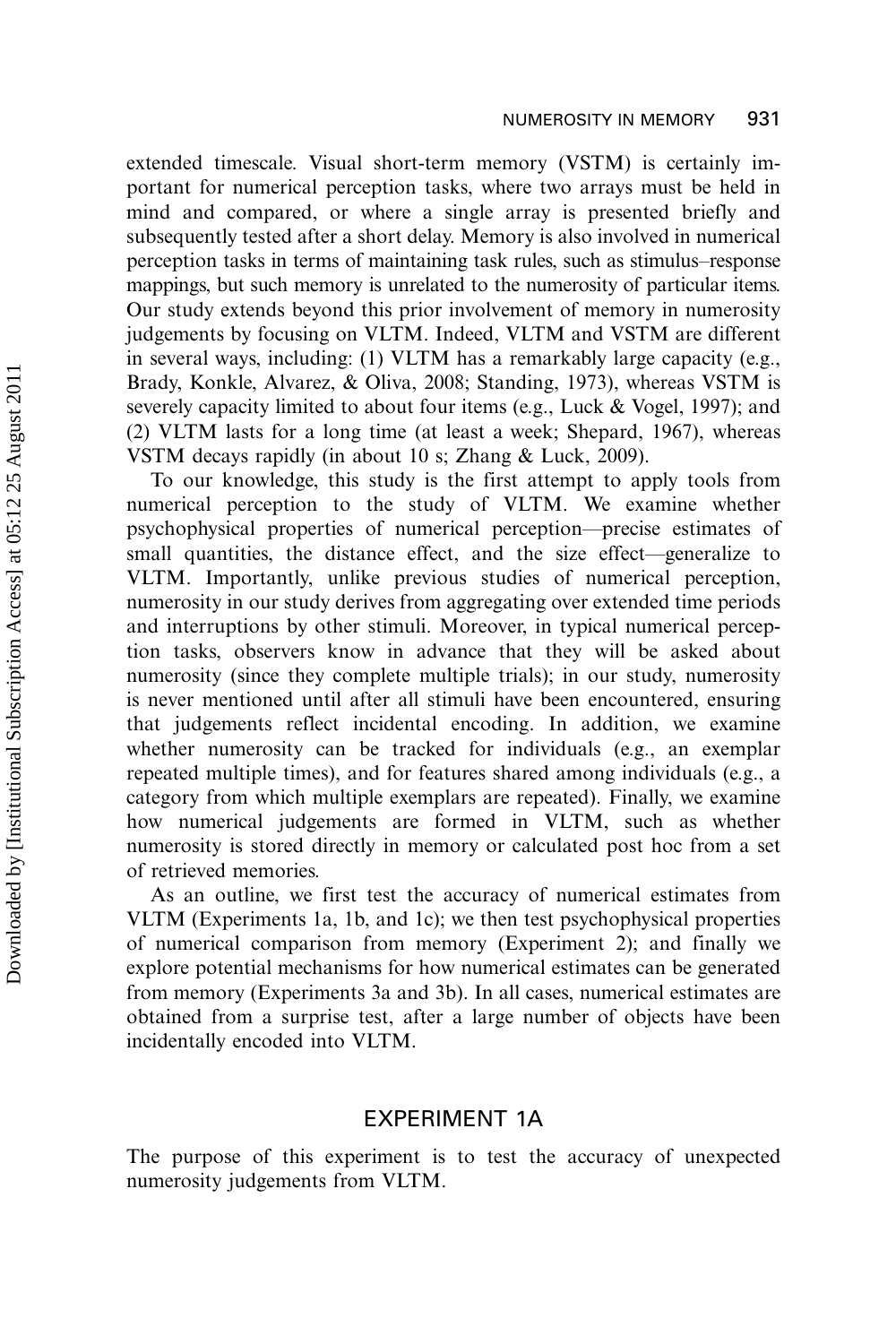# Method

Participants. Participants in all experiments had normal or corrected-tonormal vision, and provided informed consent. All experiments were approved by the Institutional Review Board for human subjects at Princeton University. In the first three experiments (1a, 1b, and 1c), a total of 60 Princeton University undergraduates (20 per experiment) participated in exchange for course credit (39 female, mean age  $= 19.3$  years).

Materials. Stimuli were chosen from an image set containing 60 object categories, and 10 exemplar images per category. Categories included types of animals, plants, and everyday artifacts. To manipulate numerosity, 50 categories were pseudorandomly assigned to a numerosity between 1 and 10 such that each numerosity level was represented by five categories. One exemplar image was randomly chosen from each of these categories, and was presented separately the corresponding number of times during encoding. For example, if the categories *dog, bear, car, flower*, and *horse* were chosen at numerosity level ''3'', then one exemplar image from each category would be presented a total of three times, each time intermixed with images from this and other numerosity levels. There were 10 numerosity levels  $(1-10)$ , five categories per level, and each category was presented the corresponding number of times, resulting in a total of:  $5 \times 1 + 5 \times 2 + 5 \times 3 + 5 \times$  $4+5\times5+5\times6+5\times7+5\times8+5\times9+5\times10=275$  images. The order of images was randomized for each participant, but images could not repeat back-to-back. In addition to the 275 images of interest, 10 images appeared at the beginning and another 10 images appeared at the end to buffer against primacy and recency effects. These 20 filler images consisted of two exemplar images from each of the 10 remaining categories (from 60 initially), one exemplar presented at the beginning and the other at the end. Since each filler image was presented once, numerosity level 1 was more frequent than other levels and may have stood out. However, as shown later, participants reliably overestimated small numerosities, suggesting that they were not overly biased to respond ''1''.

Apparatus. Participants were seated in a darkened room 70 cm in front of a Viewsonic CRT monitor running at 100 Hz. Experimental stimuli were presented using Matlab (Mathworks, Natick, MA) and the Psychophysics Toolbox version 3 (Brainard, 1997; Pelli, 1997). Each image subtended 12.2 degrees of visual angle along its longest axis on the screen.

Procedure. Participants were informed that the experiment consisted of two parts, but were not told that their memory for numerosity would be tested. In the first phase, they were instructed to view each object and to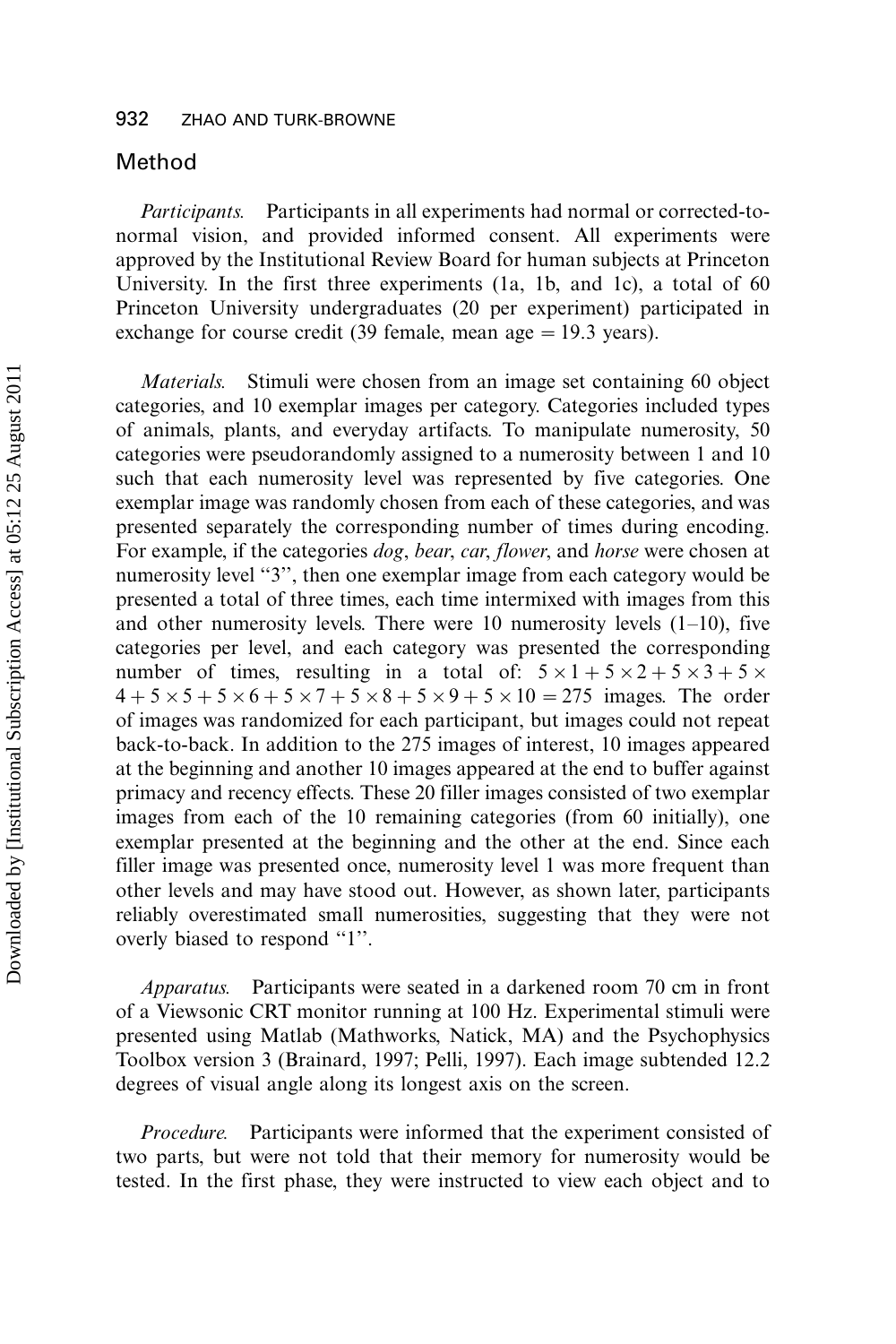determine whether it corresponded to a *natural* or *artificial* thing by pressing one of two keys. This cover task prevented participants from adopting an explicit strategy such as counting, and was orthogonal to the primary manipulation because responses were balanced within and across numerosity levels. The same task was used in all experiments, and we do not report performance in the Results sections because accuracy was consistently very high (mean accuracy  $> 94\%$  in every experiment).

On each trial, a colour photograph appeared for 2000 ms. Participants entered their response during this time by pressing one of two buttons with their index fingers of both hands (assignment of responses to buttons was counterbalanced). The image disappeared after 2000 ms regardless of whether the participant had responded, followed by a blank screen for 1000 ms. This part of the experiment contained 295 trials and lasted about 15 min. Participants then took a break and completed an unrelated distractor task for 15 min. The purpose of the break was to guarantee that subsequent judgements would be based on long-term memory.

Participants were then given instructions for the second phase of the experiment. They were again presented with photographs of single objects, but now estimated how many times they had seen the object in the first phase of the experiment. They responded between 1 and 10 by pressing a number key from "1" to "0" on the keyboard number line (with "0" used for "10"). The 50 categories were presented in a random order during this part. The estimated numerosity was compared to the actual numerosity from the first phase. Filler pictures were not tested in the second phase. We note that participants often expressed surprise when receiving these instructions. In postexperiment debriefing, no participant reported being aware during the first part that their memory for numerosity would be tested in the second part. These responses suggest that effects we observed reflect incidental encoding of numerosity in VLTM.

# Results

We compared estimated numerosity from the second phase against the objective numerosity from the first phase. At every numerosity level we averaged across the five categories for that level, separately for each participant, and then compared these estimates to objective numerosity. The grand mean across participants is shown in Figure 1A.

To quantify performance, estimated numerosities were modelled as a function of objective numerosities using linear regression. Since estimated and objective numerosities ranged from 1 to 10, perfect performance would correspond to a slope of 1 and an intercept of 0 (i.e., estimated  $=$  objective). In contrast, chance performance (i.e., guessing) would lead participants to randomly (and thus uniformly) distribute their responses, resulting in a slope of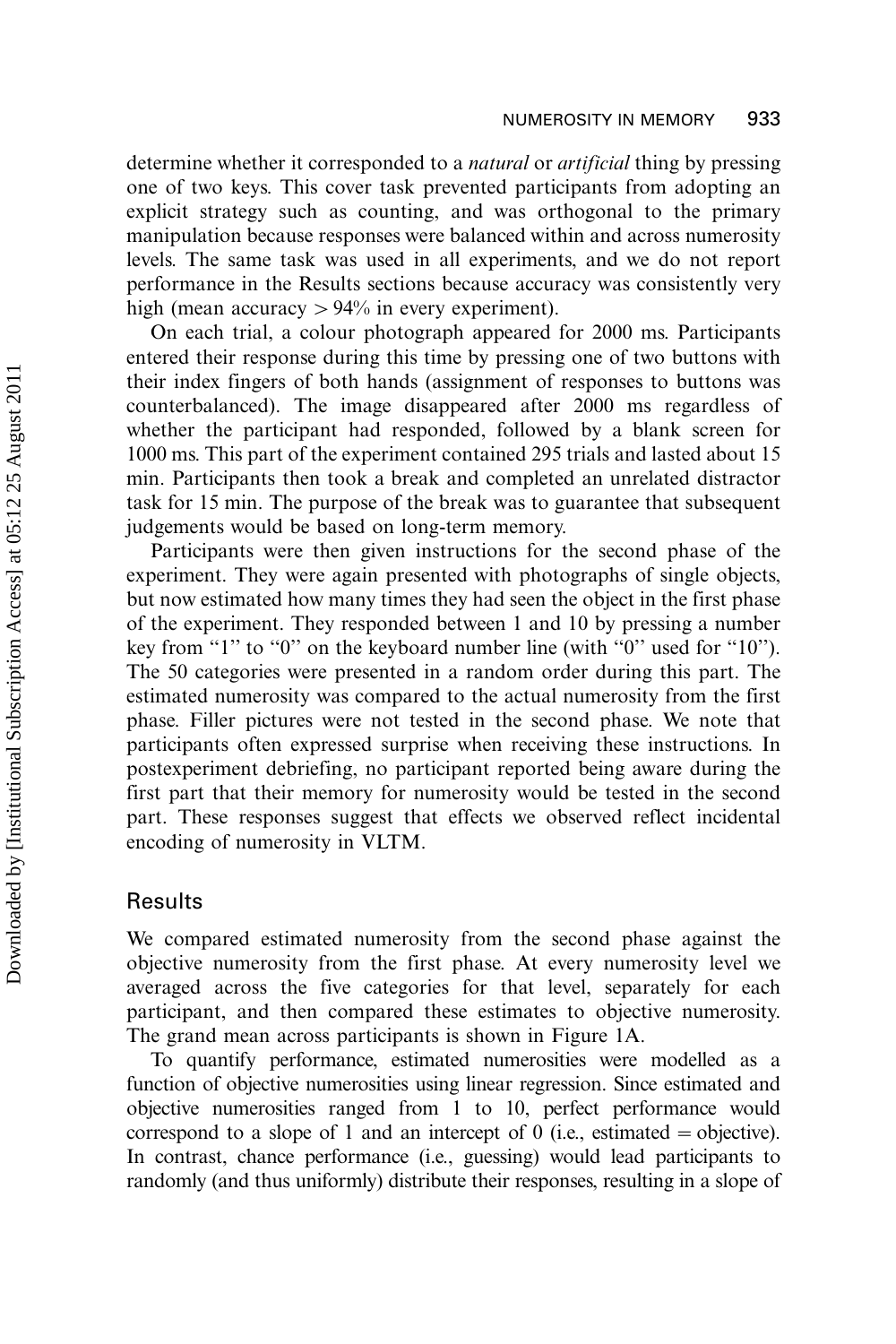

Figure 1. Results from Experiment 1a. (A) Mean estimated numerosity plotted against the number of times each image was presented during the first phase (objective numerosity). (B) Mean slope of a linear model applied to the data in Figure 1A over windows of three numerosity levels (e.g., "1:3" reflects window from 1 to 3 on the x-axis of Figure 1A). (C) Mean intercept of a linear model applied over the same windows. Error bars (often quite small) reflect 1 standard error of the mean.

0. If participants randomly distributed their estimates across all response options, the expected intercept would be 5.5 ( $[10 + 1]/2$ ).<sup>1</sup> We can therefore judge the accuracy of estimated numerosity on a continuum from perfect performance to chance performance (i.e., slope:  $1\rightarrow 0$ , intercept:  $0\rightarrow 5.5$ ). The linear regression analysis was performed in each participant to obtain a sample of slope and intercept values across participants. The mean of the slope values was 0.64 ( $SD = 0.12$ , median = 0.64), reliably above chance performance,  $t(19) = 24.7, p < 0.01$ . The mean of the intercept values was 1.59 (SD = 0.71, median = 1.53), again reliably better than chance,  $t(19) = 24.5$ ,  $p < 0.01$ .

Prior research has indicated that performance might decline as numerosity increases. In particular, estimates may be precise for small quantities, but systematically underestimate objective numerosity for larger quantities (e.g., Izard & Dehaene, 2008). Accordingly, the extent to which estimated numerosity mirrors perfect versus chance performance may change along the objective numerosity axis. For example, over a low window (e.g., 1:3) slope and intercept values may be close to 1 and 0 respectively, whereas over a high window (e.g., 6:8) slope and intercept values may be close to 0 and 5.5 (or higher), respectively.

We thus ran a linear regression across all possible windows of three contiguous numerosity levels for each participant. The same linear regression analysis as before was run separately on windows [1:3], [2:4], ... [8:10]. For each window, the mean slope and the intercept values are shown in Figures 1B and 1C. To quantify our results, one-way ANOVAs were performed over slopes and intercepts. There were reliable main effects of

<sup>&</sup>lt;sup>1</sup> Participants performing at chance may prefer certain responses, and so the chance intercept could differ from 5.5. In such cases, however, we would still expect a slope of 0. Thus, we can assess chance performance irrespective of such response biases. We will nevertheless use 5.5 as a benchmark, since we have no *a priori* reason to believe that such biases would systematically favour low or high responses across participants.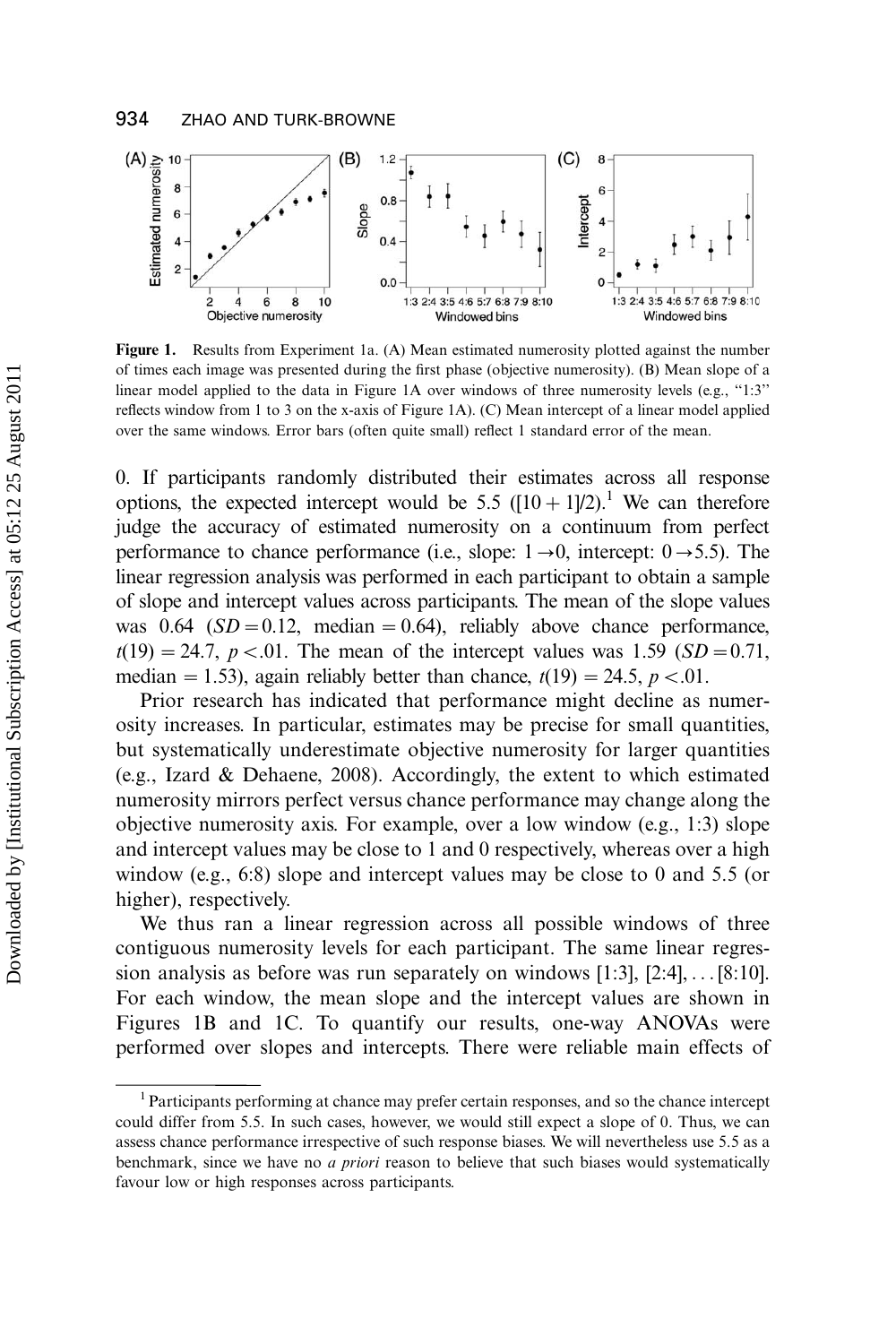objective numerosity on both measures: Slope,  $F(7, 133) = 4.38$ ,  $p < .01$ ; intercept,  $F(7, 133) = 2.34$ ,  $p < .05$ . Post hoc Tukey HSD tests revealed that the mean slope for window [1:3]  $(M=1.08, SD=0.28)$  was reliably higher than for the rest of the windows,  $t(19) = 2.2$ ,  $p < .05$ , and the mean intercept for the same window ( $M=0.50$ ,  $SD=0.65$ ) was reliably lower than the rest of the intercept values,  $t(19) = 2.8$ ,  $p < 0.05$ .

These results suggest that performance starts off near perfect, and declines as a function of objective numerosity. This function may be continuous, with estimated numerosity having a logarithmic or power law relationship to objective numerosity. Such a relationship would be consistent with classic psychophysical laws relating physical and perceived stimulation (Fechner, 1860/1999; Stevens, 1961), and a similar pattern has been observed in a variety of studies of numerical cognition (e.g., Allik & Tuulmets, 1991; Attneave, 1953; Durgin, 1995; Izard & Dehaene, 2008; Nieder & Merten, 2007). This pattern is often interpreted as evidence of analogue magnitude coding in the approximate number system (e.g., Brannon, 2006). In our case, estimated numerosities were well described by both a power law model and a logarithmic model, with a slight advantage to the power law model (Table 1).

To examine whether estimated numerosity resulted from counting, we tested whether the coefficient of variation (CV) at each numerosity level (standard deviation/mean estimated numerosity across trials) could be predicted from mean estimated numerosity. A common property of numerical estimation is that the standard deviation of estimates increases with numerosity (i.e., scalar variability; Cordes, Gelman, Gallistel, & Whalen, 2001). Therefore, the slope relating CVs to estimated numerosity in the absence of counting should be close to zero (Izard & Dehaene, 2008). Overall, there was a slightly negative slope (mean  $= -0.03$ ), which was reliably below zero in the group,  $t(19) = 4.75$ ,  $p < 01$ . Further investigation revealed that only five of 20 participants had slopes that were reliably negative ( $p < .05$ ). Combined with the results of Experiment 3a, the weak

TABLE 1 Estimated numerosity modelled by power law and logarithmic models for Experiments 1a, 1b, and 1c

|           | Power law: $y = k^*$ x <sup>2</sup> a |     |       | <i>Log model:</i> $y = a^* log(x) + e$ |      |       |
|-----------|---------------------------------------|-----|-------|----------------------------------------|------|-------|
|           | k                                     | a   | $R^2$ | a                                      | e    | $R^2$ |
| Exp. 1a   | 1.86                                  | .62 | .99   | 2.69                                   | 1.07 | .98   |
| Exp. $1b$ | 2.65                                  | .34 | .98   | 1.37                                   | 2.48 | .95   |
| Exp. 1c   | 2.31                                  | .46 | .99   | 1.96                                   | 1.89 | .98   |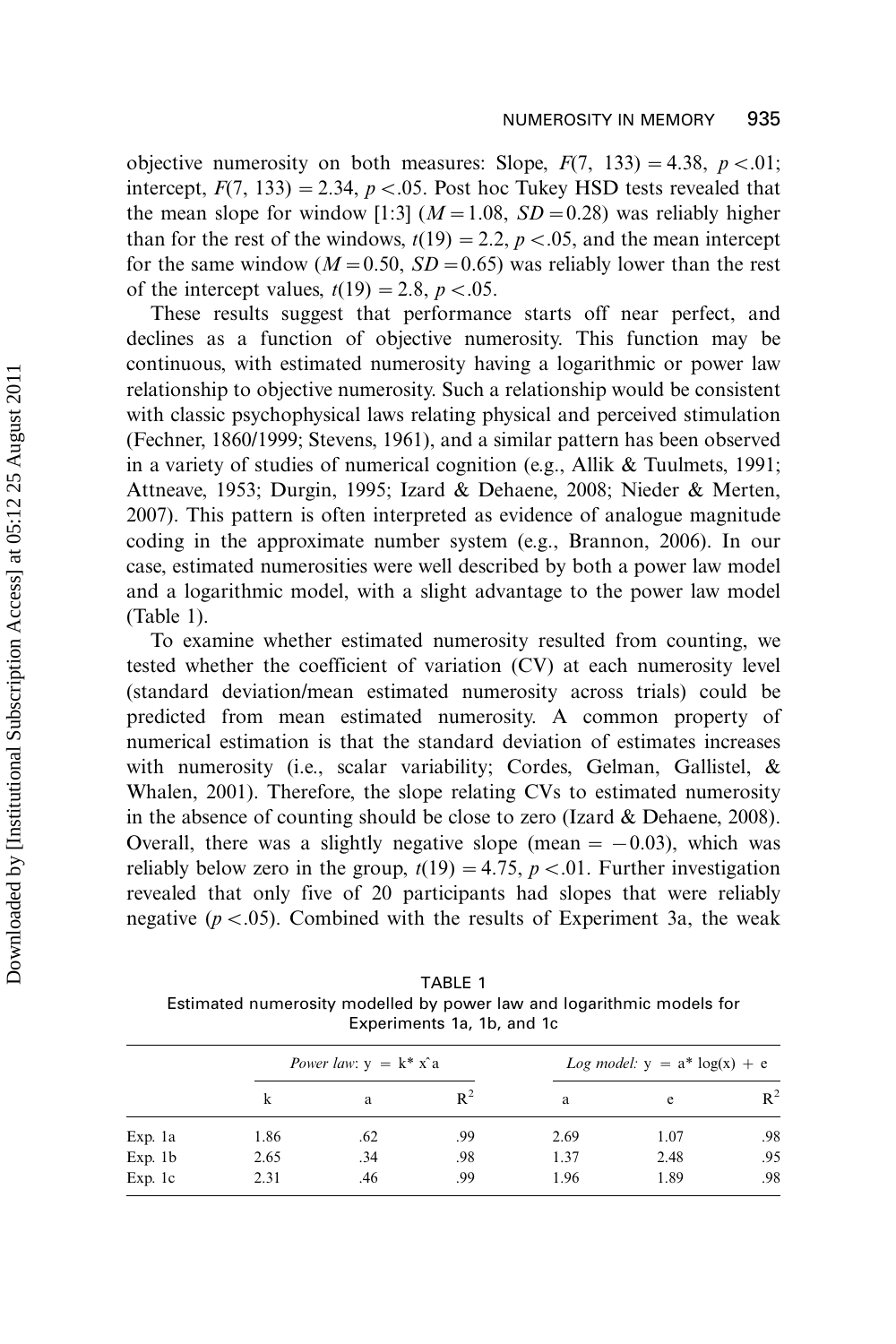#### 936 **ZHAO AND TURK-BROWNE**

departure from scalar variability observed here in a subset of participants does not provide convincing evidence for explicit counting.

# **Discussion**

Experiment 1a demonstrates that participants can make remarkably accurate numerosity judgements from VLTM, consistent with what has been observed in studies of word frequency judgements (e.g., Hintzman, 1969). Overall, the mean slope reported here is comparable to that obtained for judgements about word frequency from long-term memory (0.64 vs. 0.62/0.66; Brown, 2008). Importantly, our experiment differed from such past studies because participants were not instructed to memorize items for a later test, and instead encoded them incidentally during a cover task. Moreover, in neither this nor the next experiments were participants presented with an explicit category (or context) label during encoding that grouped items and served as a cue for later numerosity judgements. Indeed, the fact that participants were unaware that their memory would be tested and yet were able to achieve high accuracy, suggests that numerosity can be encoded automatically. Our results are consistent with past findings that the encoding of numerosity or frequency requires little effort (Hasher & Zacks, 1979, 1984; cf. Naparstek & Henik, 2010). Despite high overall accuracy, performance started off near perfect, and declined as a function of objective numerosity.

# EXPERIMENT 1B

The decline in accuracy for large numerosities in Experiment 1a may be due to the fact that we repeated identical images many times. Such repetition could lead to habituation or reduced attention that would impair further encoding. To test this explanation, here we replicate Experiment 1a, but present multiple exemplars of the same category once, rather than the same exemplar multiple times. If performance in Experiment 1a was affected by habituation, this increased novelty may improve encoding and produce more accurate numerical estimates.

In addition, we interpreted the results of Experiment 1a as reflecting numerical memory for the exemplar images that were repeated multiple times, but participants may have also represented the numerosity associated with the basic-level category from which exemplars were drawn. Indeed, observers may naturally group exemplars into categories in VLTM, as evidenced by interference in recognizing one exemplar from VLTM when many other exemplars from the same category are also stored (Konkle, Brady, Alvarez, & Oliva, 2010). By presenting exemplars only once in this experiment, we can titrate numerical memory associated with categories.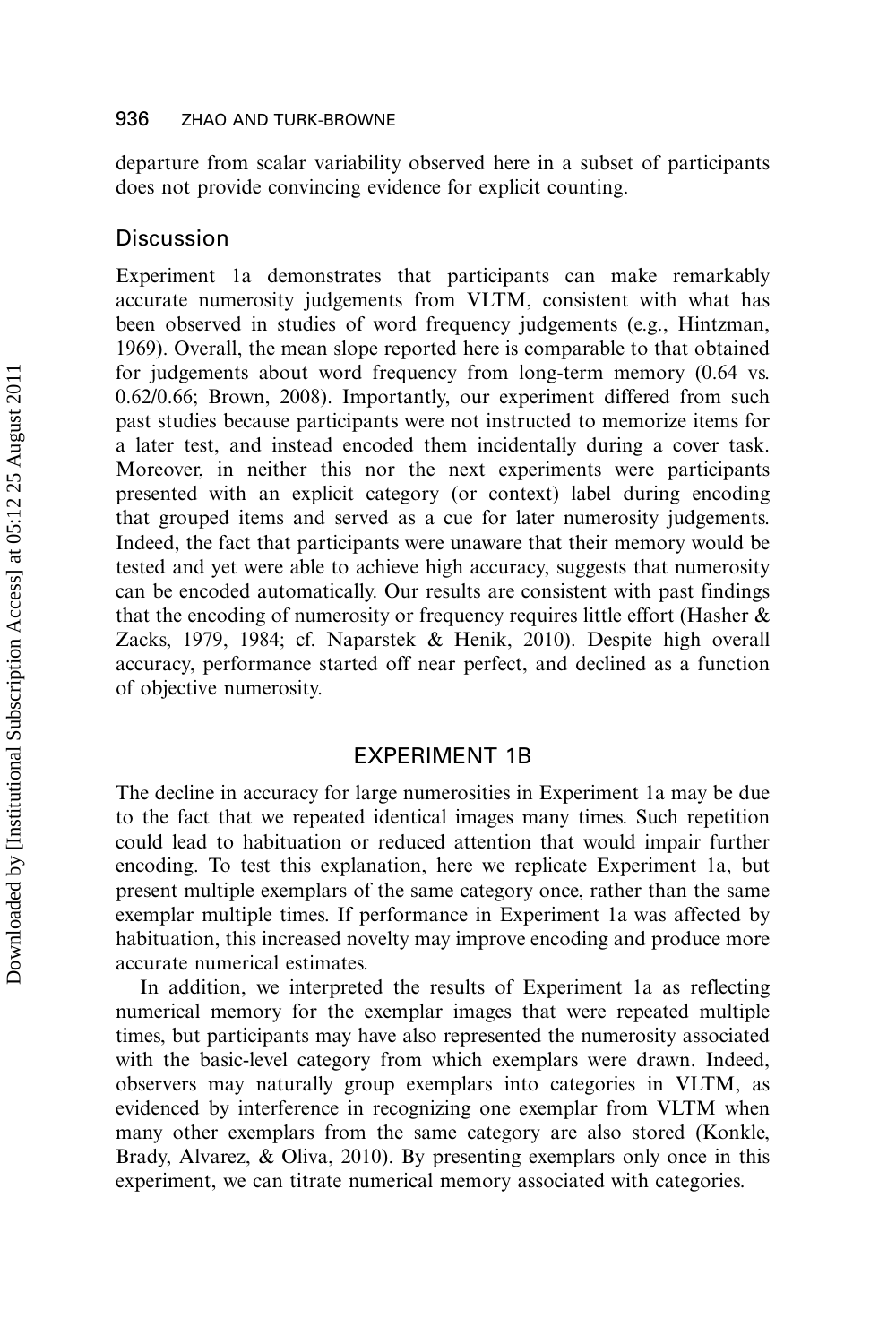# Method

During the first phase, the procedure was identical to Experiment 1a with one important exception: Instead of presenting the same exemplar image from each category  $n$  times,  $n$  distinct exemplars were randomly drawn from each category and presented only once. For example, if the category dog was assigned to the numerosity level ''3'', then images of three different dog breeds would each be presented once. During the second phase, the procedure was identical to Experiment 1a except for one change: Category names (e.g., ''dog'') rather than exemplar images were used to elicit estimates of how many images of that category had been presented in the first phase. Thus, 50 category names were presented in a random order during the second phase.

# Results

Data were analysed in the same manner as Experiment 1a (Figure 2). The mean slope relating estimated to objective numerosities across participants was 0.33 ( $SD = 0.16$ , median = 0.34), reliably *lower* than the mean slope  $(M=0.64)$  in Experiment 1a,  $t(38) = 6.9$ ,  $p < 0.01$ . The mean intercept across participants was 2.72 ( $SD = 1.18$ , median = 2.58), reliably larger than the mean intercept ( $M=1.59$ ) in Experiment 1a,  $t(38) = 3.7$ ,  $p < 0.01$ .

We again explored the stationarity of estimates by computing the slopes and intercepts of linear functions over three-level windows of objective numerosity. Despite the relatively poorer performance in this experiment, visual inspection of Figures 2B and 2C revealed a qualitative difference between windows [3:5] and [4:6]. One-way ANOVAs did not reveal a main effect of numerosity on intercept values,  $F(7, 133) = 0.99$ ,  $p > .44$ , or a main effect of numerosity on slope values,  $F(7, 133) = 1.27, p > 0.27$ .



Figure 2. Results from Experiment 1b. (A) Mean estimated numerosity plotted against the number of exemplars of each category from the first phase (objective numerosity). (B) Mean slope of a linear model applied to the data in Figure 2A over windows of three numerosity levels (e.g., "1:3" reflects window from 1 to 3 on the x-axis of Figure 2A). (C) Mean intercept of a linear model applied over the same windows. Error bars reflect 1 standard error of the mean.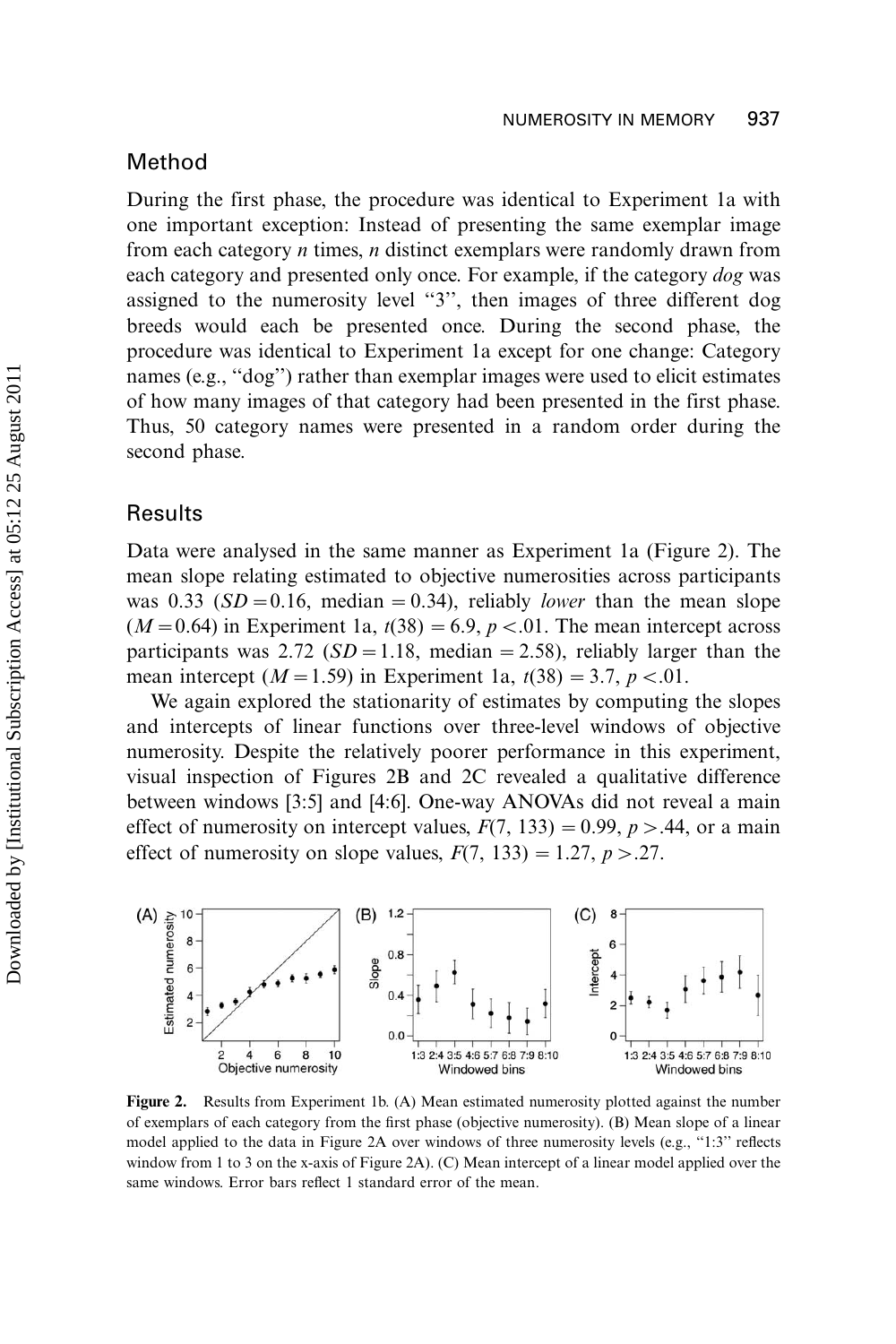## **Discussion**

Providing multiple exemplars for numerosity estimation did not improve accuracy. In fact, performance was worse than in Experiment 1a, where judgements were based on the number of repetitions of a single exemplar. This suggests that habituation or diminished attention cannot fully explain the results of Experiment 1a. The worse performance in this experiment could reflect poor encoding of images presented only once, or source confusion during retrieval in response to a category label (Johnson, Hashtroudi, & Lindsay, 1993). For example, "dog" may retrieve more than three exemplars, with reduced performance reflecting an inability to distinguish exemplars intruding from prior experience. The worse performance could also be due to the use of the availability heuristic when estimating category numerosities (Pandelaere & Hoorens, 2006).

Despite worse performance, overall accuracy was still above chance. This finding is remarkable because it shows that participants were able to maintain numerical memory for 50 categories in parallel, based only on incidental encoding, and aggregated across multiple distinct exemplars presented only once. In contrast, in the perceptual domain, participants can enumerate up to only three colour categories from a single glance (Halberda, Sires, & Feigenson, 2006). Moreover, when stimuli are presented serially over a few minutes, up to three object types can be enumerated successfully, but not four or five types (Feigenson, 2008). This ''capacity'' difference implies that numerical representations in working memory, even outside of the typical range of VSTM, are more capacity limited than VLTM (Brady et al., 2008).

These findings demonstrate that numerical information can not only be recovered from individual visual stimuli/exemplars, but also from conceptual abstractions over individuals. There are many possible connections between object features, and thus tracking the numerosity of every possible abstraction may be susceptible to combinatorial explosion. The categories used in the current experiment may be the first abstraction to be processed and updated since they were often basic categories (Rosch, Mervis, Gray, Johnson, & Boyes-Braem, 1976). Such biases in how objects are represented may constrain the number of abstractions that need to be updated.

# EXPERIMENT 1C

Although we have attributed the worse performance in Experiment 1b versus Experiment 1a to weaker encoding, it remains possible that more accurate numerical representations existed in memory, but that their expression was hampered by a less informative category-label retrieval cue. To examine this possibility, here we pair the first phase of Experiment 1a (multiple repetitions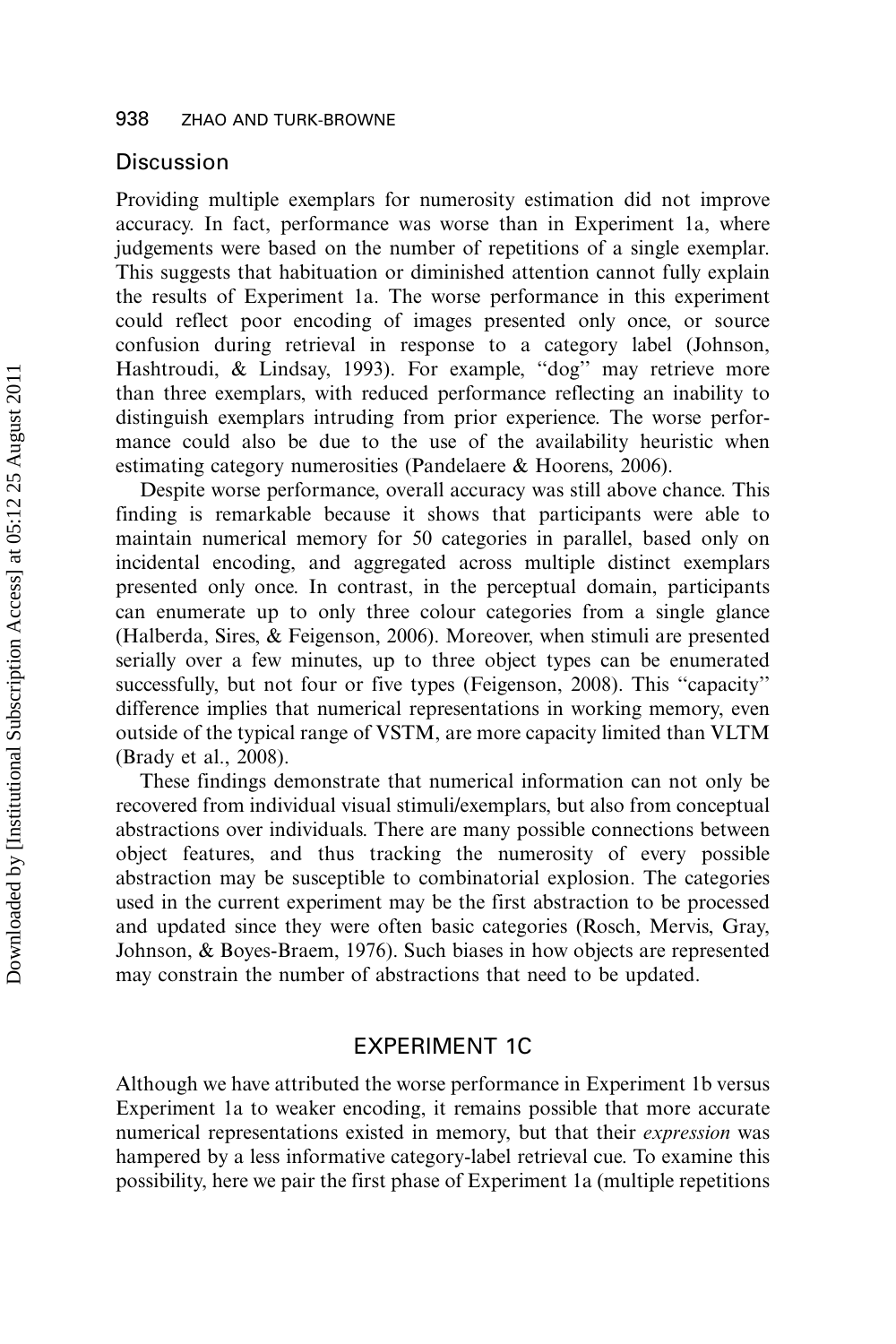of a single exemplar) with the second phase of Experiment 1b (category-label probes). If the decline in performance between Experiments 1a and 1b is due solely to the less informative retrieval cue, then the results should mirror Experiment 1b. If instead the decline reflects a difference in the encoding of numerosity for exemplars vs. categories, then the results should mirror Experiment 1a.

# Method

The first phase was identical to Experiment 1a: The exemplar image from each category was repeated based on the numerosity level. The second phase was identical to Experiment 1b: Participants were cued by a category name (e.g., ''dog'') and were asked to estimate how many times they had seen an image from that category.

# Results

Data were analysed in the same manner as Experiment 1a (Figure 3). The mean slope relating estimated to objective numerosities was 0.46 ( $SD = 0.15$ , median = 0.48), reliably higher than the mean slope ( $M=0.33$ ) in Experiment 1b,  $t(38) = 2.6$ ,  $p < 0.01$ , and reliably lower than the mean slope  $(M=0.64)$  in Experiment 1a,  $t(38) = 4.2$ ,  $p < 0.01$ . The mean intercept across participants was 2.31 ( $SD = 0.82$ , median = 2.06), which was not statistically lower than the mean intercept  $(M=2.72)$  in Experiment 1b,  $t(38) = 1.3$ ,  $p > 0.05$ , but was reliably higher than the mean intercept  $(M=1.59)$  in Experiment 1a,  $t(38) = 2.9, p < 0.01$ .

To explore the stationarity of estimates, we computed slopes and intercepts for linear models over windows of three numerosity levels. Replicating the findings from Experiment 1a, one-way ANOVAs revealed main effects of numerosity on both measures: Slope,  $F(7, 133) = 3.19$ ,  $p < 0.01$ ; intercept,  $F(7, 133) = 2.76$ ,  $p < 0.05$ . Moreover, post hoc Tukey HSD tests revealed that the slope values for window [1:3] ( $M=0.90$ ,  $SD=0.61$ ) were reliably higher than those of other windows,  $t(19) = 2.83$ ,  $p < 0.05$ . The intercept values for the same window  $(M=1.26, SD=1.20)$  were reliably lower than the other intercept values,  $t(19) = 2.78$ ,  $p < 0.05$ .

# **Discussion**

This experiment confirmed that judgements of numerosity are more accurate for multiple repetitions of the same exemplar than for single presentations of multiple exemplars of the same category. The category label did somewhat impair performance with respect to Experiment 1a, but, critically, cannot entirely explain the poorer performance in Experiment 1b. Finally, this experiment provided a replication of Experiment 1a with a retrieval cue that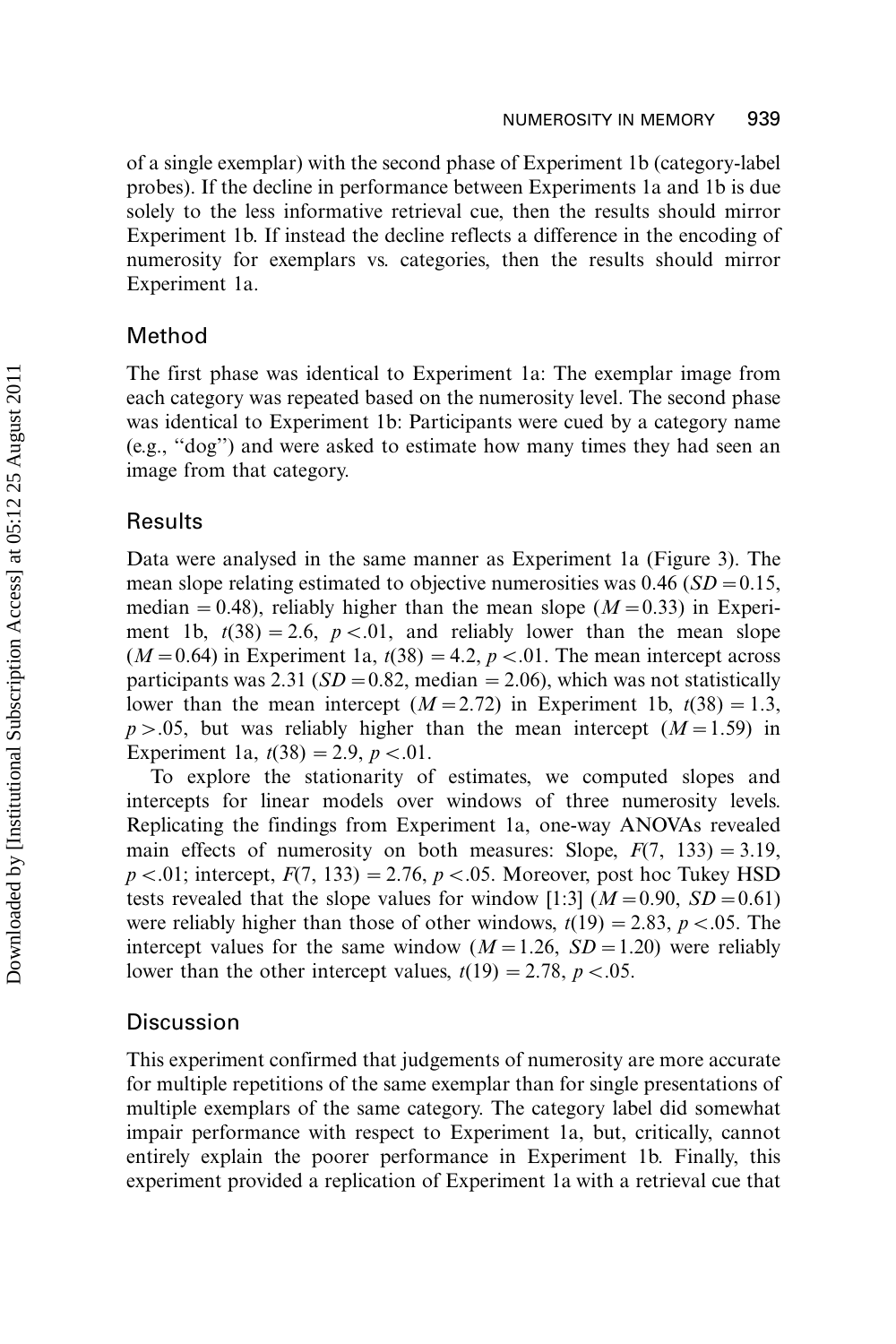

Figure 3. Results from Experiment 1c. (A) Mean estimated numerosity plotted against the number of exemplars of each category from the first phase (objective numerosity). (B) Mean slope of a linear model applied to the data in Figure 3A over windows of three numerosity levels (e.g., "1:3" reflects window from 1 to 3 on the x-axis of Figure 3A). (C) Mean intercept of a linear model applied over the same windows. Error bars reflect 1 standard error of the mean.

was not the actual encoded stimulus, but rather an abstracted property of the stimulus.

# EXPERIMENT 2

While the previous experiments focused on judgements of absolute magnitude, numerical cognition is often concerned with judgements about relative magnitude: Which apartment has more space? Which route is faster? What store has the best selection? Here we examine how participants judge which of two objects had appeared more times during incidental encoding into VLTM. Based on the numerical perception literature (Barth et al., 2003; Izard & Dehaene, 2008), we predict that it will be easier to discriminate between objects with bigger differences in objective numerosity (distance effect), and, at a given distance, that it will be easier to discriminate between objects with lower numerosities (size effect).

# Method

Participants. Twenty naïve Princeton University undergraduates participated in exchange for course credit (11 female, mean age  $= 19.6$  years).

Procedure. The first phase was identical to Experiment 1a, with one exemplar image repeated multiple times. The second phase was changed to accommodate a discrimination task. On every test trial, two images were displayed side-by-side straddling fixation for 2000 ms. Participants judged which of the images they remembered seeing more times during the first phase by pressing one of two buttons for left and right. Based on objective numerosity levels from incidental encoding, we paired images together so as to fully cover the space of possible distances and proportional distances (for the size effect). At distance 1, we paired an image that was presented  $n$  times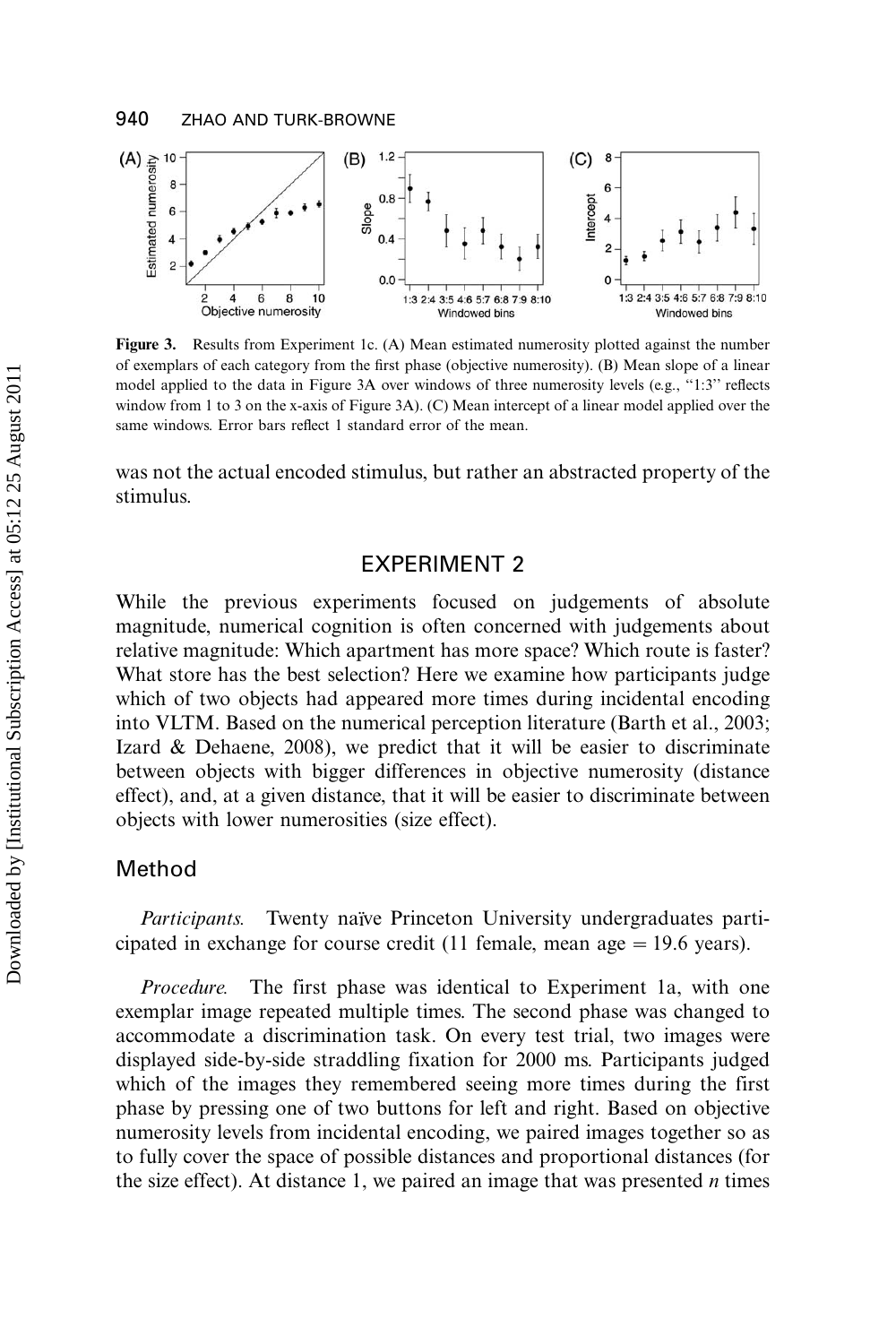with one that was presented  $n+1$  times. Since numerosity levels range from 1 to 10, there were nine pairs at distance 1 (e.g., 1 vs. 2, 2 vs. 3, etc.). The same pairing method was applied to distances 2, 3, 4, and 5, which resulted in 8, 7, 6, and 5 pairs, respectively. Longer distances were not included due to the small number of possible trials. Thus, a total of 35 pairs were generated. The order of pairs was randomized for each participant, and the position on the screen of the image with the larger numerosity level was randomized.

# Results

To test for a distance effect, we pooled all pairs of each distance (regardless of position on the objective numerosity axis) and computed mean accuracy and response time (RT; see Buckley & Gillman, 1974). The results for accuracy and RT are shown in Figure 4. We found that accuracy had a reliable positive correlation with distance across participants, mean Fisher's  $z_r = .21$ ,  $t(19) = 5.72$ ,  $p < 0.01$ , and that RT had a reliable negative correlation with distance across participants, mean Fisher's  $z_r = -0.08$ ,  $t(19) = 2.15$ ,  $p < 0.05$ .

To test for a size effect, we pooled all of the pairs with a base (minimum) numerosity of  $1-5$  on the objective numerosity axis (regardless of distance) and computed mean accuracy and RT (Dehaene et al., 1998). We excluded base numerosities  $6-9$  because the distributions of possible distances for these numerosities were different from each other and from  $1-5$  (which each had one pair for every distance). Therefore this analysis tests for a pure effect of size equating for distance. We found that accuracy had a reliable negative correlation with size across participants, mean Fisher's  $z_r = -0.25$ ,  $t(19) = 7.04$ ,  $p < 0.01$ , and that RT had a reliable positive correlation with size across participants, mean Fisher's  $z_r = .13$ ,  $t(19) = 2.48$ ,  $p < .05$ . To demonstrate the robustness of the size effect, we also ran a correlation analysis between accuracy and the base numerosity within each distance (as opposed to collapsing across distance, as earlier). Since there was only one trial for each size/distance pair (and thus the dependent variable, accuracy, was binary 1/0), we used a nonparametric Spearman's rank correlation. We found a reliable negative correlation between accuracy and base numerosity for all distances (all  $ps < .05$ ). In other words, the size effect was observed at every distance.

The previous analysis required that we make an assumption about the relationship between objective numerosity and participants' subjective representations. However, we can also access these representations by using the estimated numerosity data from Experiment 1a as a proxy for their (psychologically transformed) magnitude representations. For every pair, we thus computed the difference in estimated numerosity (averaged across all participants from Experiment 1a) for each number in the pair. We found that accuracy had a reliable positive correlation with the difference in estimated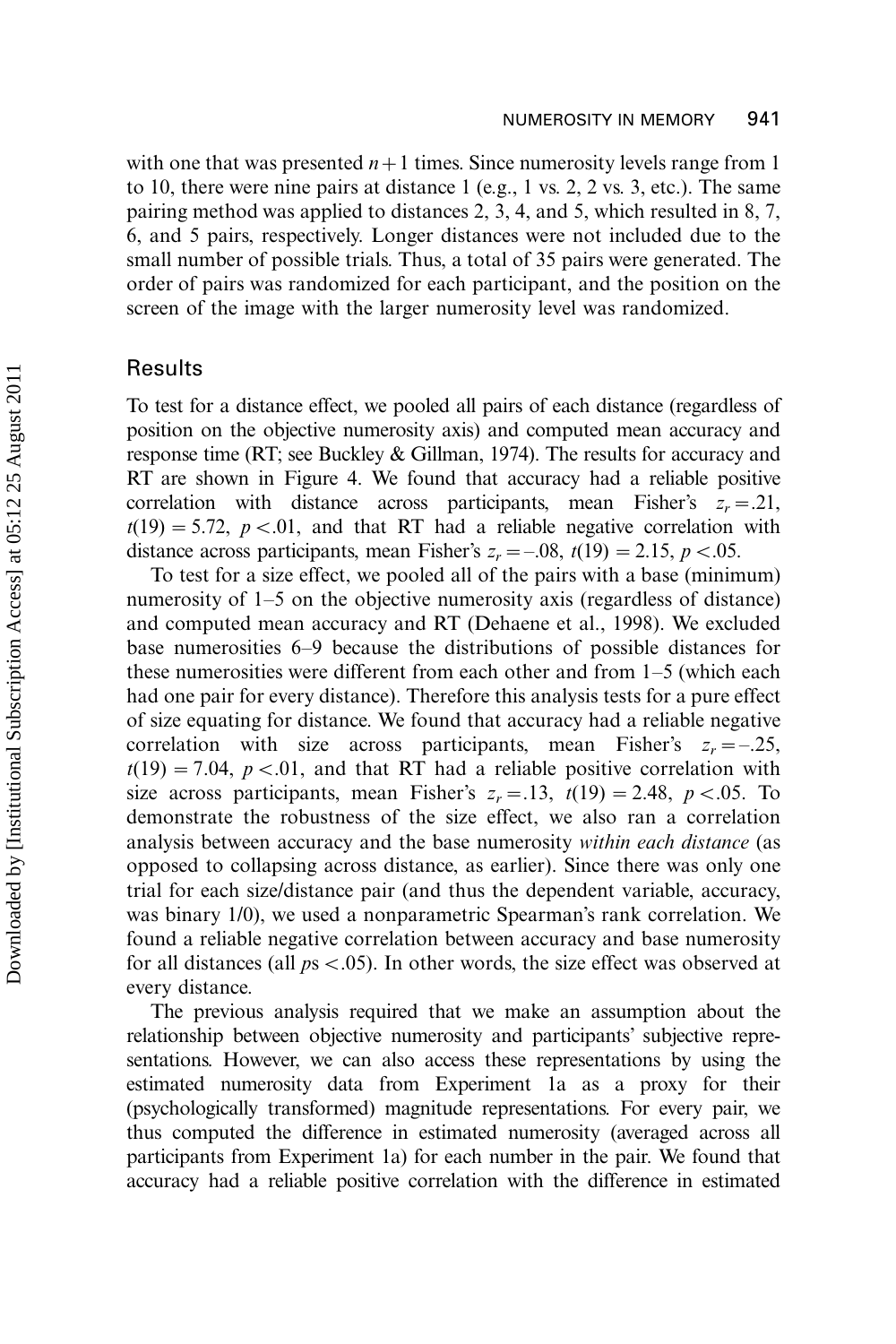

Figure 4. Results from Experiment 2. (A) Mean discrimination accuracy as a function of distance between two numerosities in a pair. (B) Mean discrimination accuracy as a function of base (smaller) numerosity in a pair. (C) Mean RT as a function of distance. (D) Mean RT as a function of base numerosity. Error bars reflect 1 standard error of the mean.

numerosity across participants, mean Fisher's  $z_r = .29$ ,  $t(19) = 8.15$ ,  $p < .01$ , and that RT had a reliable negative correlation with estimated difference across participants, mean Fisher's  $z_r = -12$ ,  $t(19) = 3.10$ ,  $p < 0.01$ . Moreover, for every participant we compared the strength of correlation between the distance in objective numerosity and accuracy (mean  $z_r = .21$ ) with the strength of correlation between the distance in estimated numerosity (from Experiment 1a) and accuracy (mean  $z_r = .29$ ). Estimated numerosity was a better predictor of the distance effect than objective numerosity,  $t(19) = 5.55$ ,  $p < 0.01$ .

# **Discussion**

Despite an entirely different paradigm and timescale, our results were in line with previous findings on distance and size effects in numerical perception. When judging which exemplar appeared more times, participants were more accurate and faster when the difference between the numbers of repetitions was larger. Holding the distance constant, participants were also more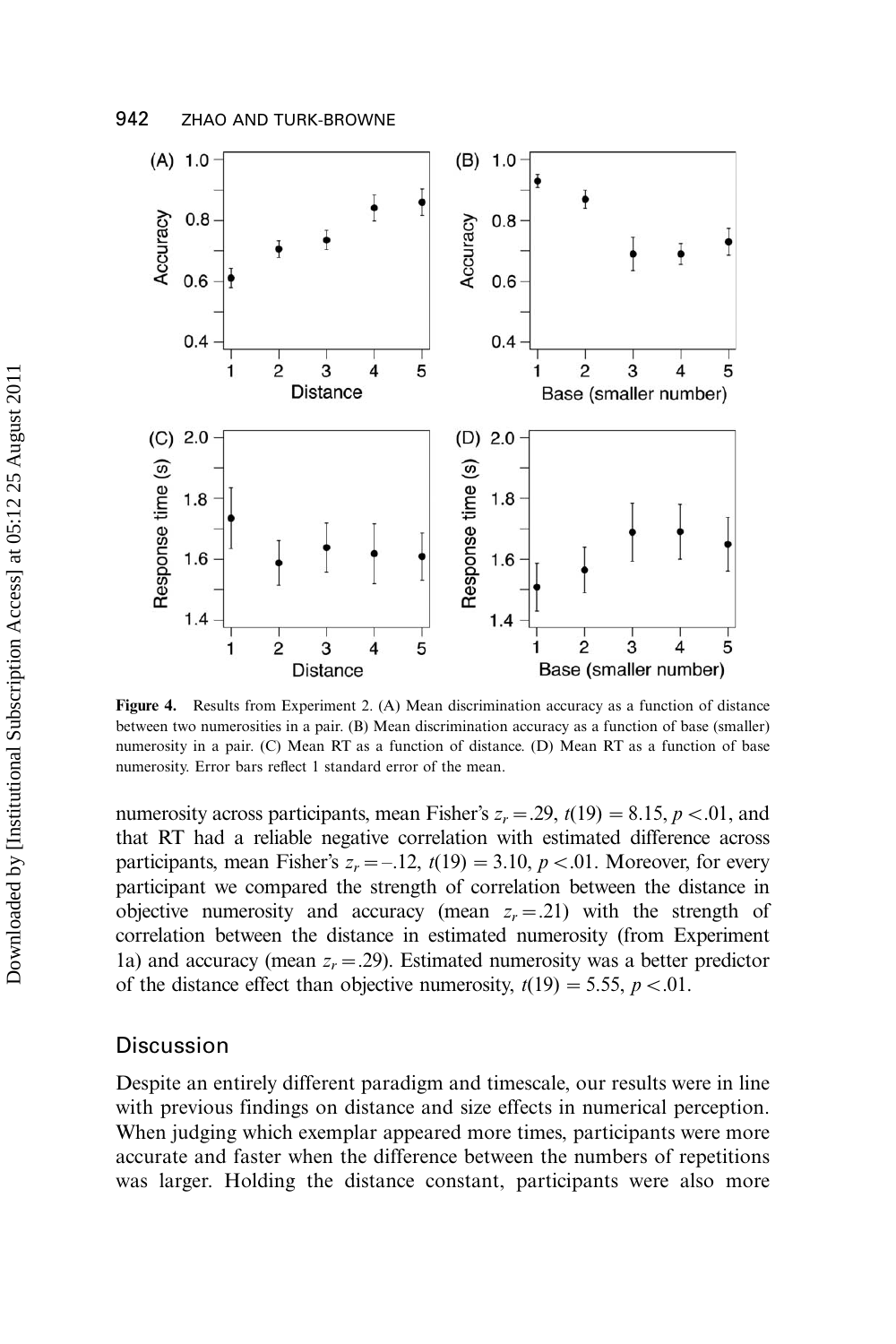accurate and faster when the base numerosity of presentations going into the distance computation was smaller.

These findings also help interpret the results of Experiment 1a. Specifically, the nonlinear estimated numerosity in Experiment 1a could in principle reflect the fact that responses were bounded between 1 and 10. According to this account, participants may have had linear representations in mind, but they were artificially compressed by the response options. This would predict, however, that the estimated numerosities from Experiment 1a would not be good indices of the numerical representations underlying discrimination in this experiment (and that objective numerosities may provide better, linear indices). Instead, we found that estimated numerosities from Experiment 1a were better predictors of discrimination performance, supporting the interpretation that numerosity in VLTM scales subadditively.

# EXPERIMENT 3A

We have shown that the psychophysical properties of numerical estimation (Experiments 1a, 1b, and 1c) and numerical discrimination (Experiment 2) from VLTM are similar to those typically observed from immediate visual perception. In the following two experiments we investigate how numerical estimates are generated from VLTM. Numerical estimates may be calculated retrospectively during test by retrieving multiple stored memories when probed with an object, and approximating numerosity from that set (the calculation hypothesis)—similar to approximating over a set of discrete perceptual objects (e.g., Franconeri, Bemis, & Alvarez, 2009). Alternatively, numerical estimates may be automatically stored and updated in memory as a byproduct of the repeated encoding of an object, and directly accessed during test with no need for further approximation (the *readout* hypothesis).

An analogous distinction has been made in the word frequency literature. The multiple-trace theory (Hintzman & Block, 1971) predicts that frequency judgements are made by estimating over the set of traces for a particular word (similar to the calculation hypothesis). Conversely, the propositional-encoding and numerical-inference hypotheses (Hintzman, 1976; Howell, 1973) state that frequency judgements are based on the retrieval of a counter that is updated continuously during encoding (similar to the readout hypothesis). The relationship between RT and frequency has been used to distinguish between these accounts (Hockley, 1984): According to the multiple-trace theory, RT should increase with frequency because more traces must be retrieved; whereas if frequency is already stored propositionally or numerically in memory, it is unclear why RT should vary with frequency. In the case of word frequency estimation, RT does in fact scale with frequency, consistent with the multipletrace theory (e.g., Brown, 1995; Hockley, 1984).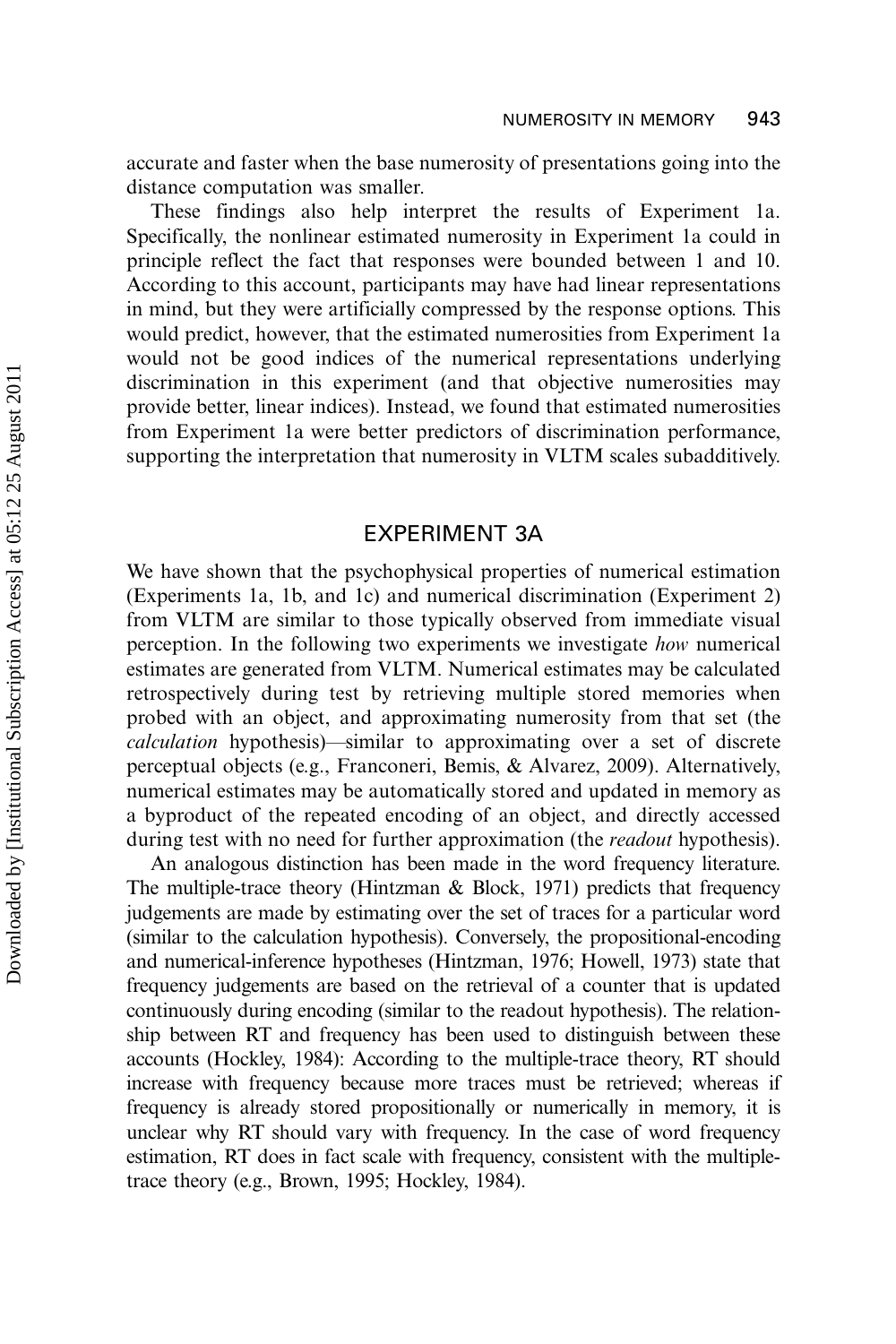#### 944 ZHAO AND TURK-BROWNE

Using the same logic, Experiment 3a examines the relationship between RT and objective numerosity in a speeded version of our task. Insofar as estimated numerosity is calculated during retrieval from VLTM, RT should increase when more memories are retrieved (i.e., for larger objective numerosity). This would be consistent with the perceptual literature in which RT scales with the number of objects being enumerated (e.g., Atkinson, Campbell, & Francis, 1976; Kaufman et al., 1949; Lemer, Dehaene, Spelke, & Cohen, 2003; Mandler & Shebo, 1982; Simon, Peterson, Patel, & Sathian, 1998; Trick & Pylyshyn, 1994), and with multiple-trace theory and the word frequency literature cited earlier. Instead, if estimated numerosity is directly read out from memory, RT should not increase with objective numerosity. This would be consistent with the propositionalencoding/numerical-inference hypotheses, and highlight a difference between numerosity judgements for verbal and visual materials.

# Method

Participants. Forty-four naïve Princeton University undergraduates participated in Experiments 3a (30 participants) and 3b (14 participants) for course credit (27 female, mean age  $= 20.18$  years).

Procedure. The procedure was identical to Experiment 1a, except that in the second phase participants were instructed to respond as fast as possible (while remaining accurate).

#### Results

Our earlier experiments did not emphasize response speed, and thus do not provide a clean test of the calculation hypothesis. Collapsing across objective numerosity, RTs in this experiment were much faster than in Experiment 1a  $(Ms = 1179.43 \text{ vs. } 1959.50 \text{ ms})$ ,  $t(48) = 5.55$ ,  $p < .01$ . Mean estimated numerosity and RT are plotted as a function of objective numerosity in Figure 5. The mean slope relating estimated to objective numerosity was 0.60  $(SD=0.14, \text{ median} = 0.61)$ . The mean intercept was 1.97  $(SD=0.88, \text{ rad} = 0.61)$ . median  $= 1.79$ ). Neither of these values differed from Experiment 1a: Slope,  $t(48) = 1.23, p > 0.22$ ; intercept,  $t(48) = 1.62, p > 0.11$ , suggesting that there was no speed-accuracy tradeoff.

The primary question explored in this experiment was whether it would take longer to produce larger numerical estimates. We thus examined withinsubject correlations between objective numerosity and RT (Figures 5B and 5D), and found no reliable relationship, mean Fisher's  $z_r = .04$ ,  $t(29) = 1.49$ ,  $p > 14$ . We reasoned that estimated numerosity may be a more sensitive test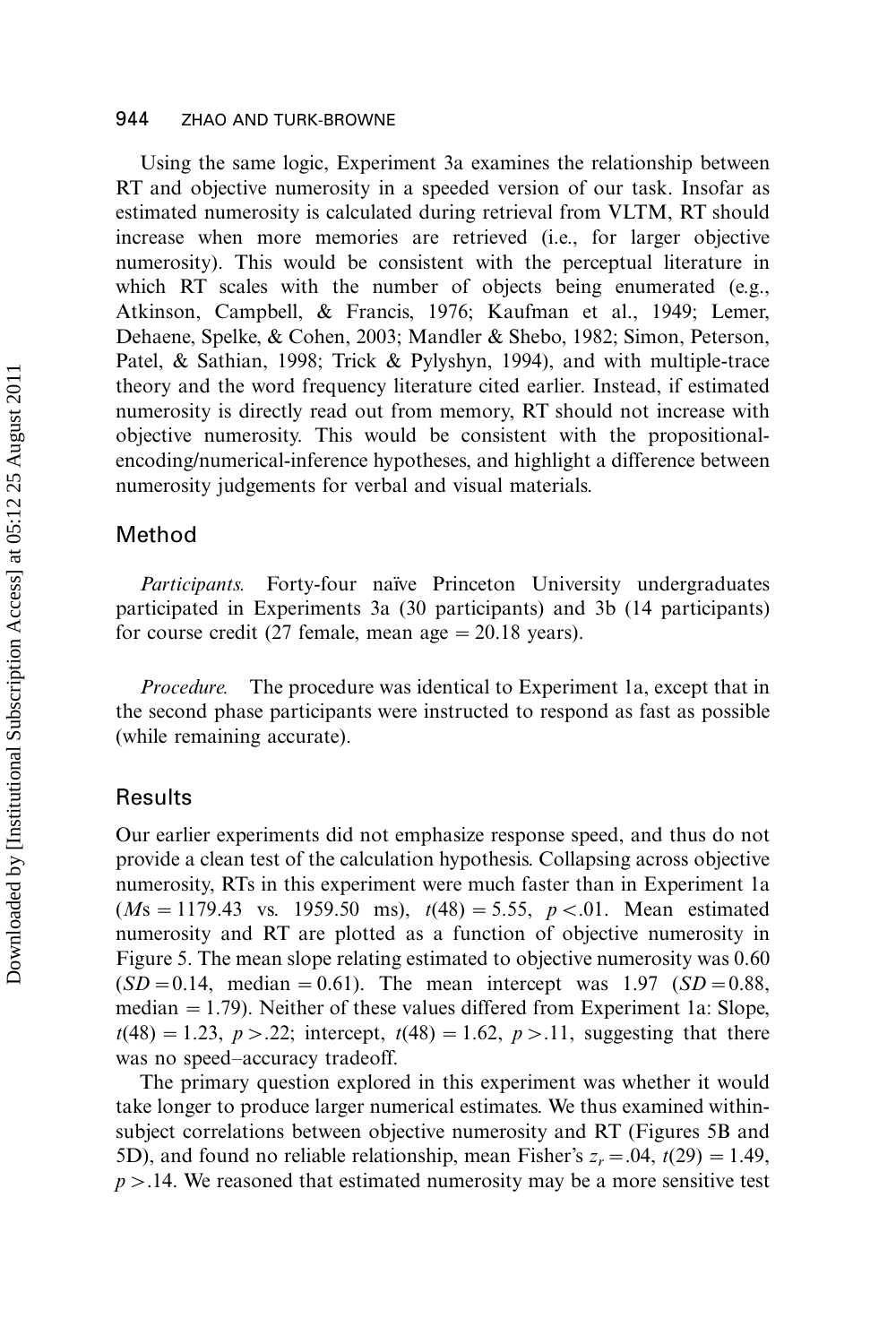

Figure 5. Results from Experiment 3a. (A) Mean estimated numerosity plotted against objective numerosity. (B) Mean RT plotted as a function of objective numerosity. (C) Mean RT plotted as <sup>a</sup> function of estimated numerosity. Error bars reflect 1 standard error of the mean. (D) Distribution of within-subject correlation coefficients between RT and objective numerosity. (E) Distribution of within-subject correlation coefficients between RT and estimated numerosity.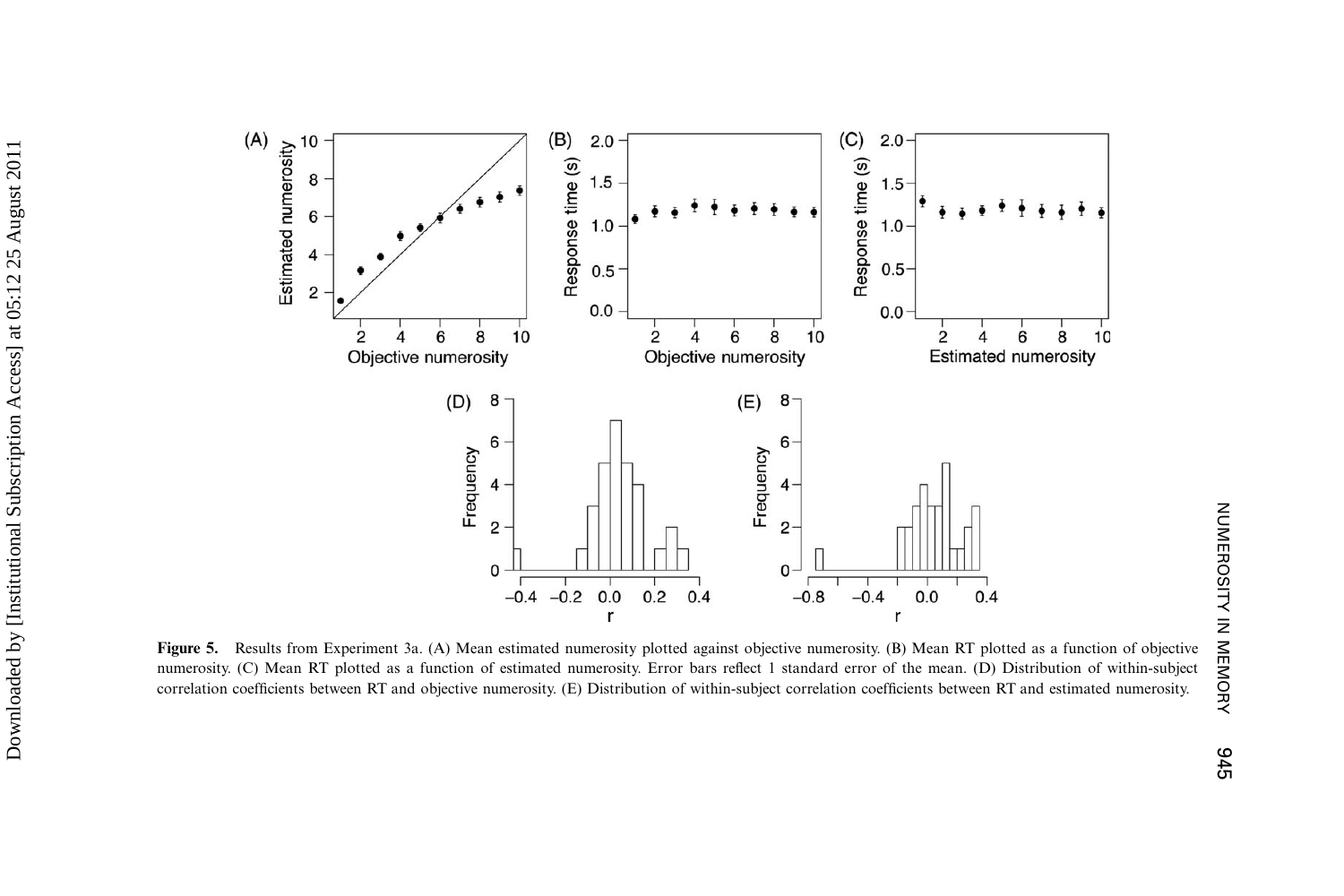of this hypothesis (Figures 5C and 5E), but again there was no reliable relationship, mean Fisher's  $z_r = .04$ ,  $t(29) = 1.04$ ,  $p > .30$ .

# **Discussion**

The amount of time that participants spent estimating numerosity was not related to the actual or reported number of times that the image had been repeated. Inspection of Figure 5 reveals that, in contrast to previous numerical perception studies, responses were neither slower for numerosity levels 5–10 versus 1–4 (e.g., Kaufman et al., 1949), nor progressively slower above the subitizing limit (e.g., Trick & Pylyshyn, 2004). The results are consistent with the readout hypothesis: That numerosity judgements are based on numerical representations stored in VLTM that are accessed during retrieval without further approximation. They also contrast with the word frequency literature, where an effect on RT has been observed (e.g., Hockley, 1984). This discrepancy could be due to the use of visual versus verbal stimuli and/or incidental versus intentional encoding tasks. As always, caution is needed in interpreting null effects. For example, although this is the largest sample size in any of our experiments and numerical estimates were quite accurate, our 10-alternative response task may not have been sensitive enough to detect subtle RT effects.

# EXPERIMENT 3B

The results of Experiment 3a fail to support the hypothesis that numerosity from VLTM is calculated at the time of retrieval. The alternative readout hypothesis raises many questions about the nature of numerical representations in VLTM: For example, how are numerical representations updated by visual experience? Numerical representations could reflect a count of discrete stimulus occurrences, and/or a continuous sum of total elapsed stimulus time. To test these possibilities, here we manipulate the duration of stimulus presentations during encoding. If numerical representations are solely determined by a discrete count, then increasing stimulus duration should not influence numerical estimates. If numerical representations are also determined by the total experience with a stimulus, then extended viewing may result in greater numerical estimates during retrieval.

# Method

As in Experiment 1a, each objective numerosity level was represented by five object categories. One exemplar image was randomly chosen from each category and was presented the corresponding number of times. The presentation duration of every repetition of that image was fixed at 1, 2, 3,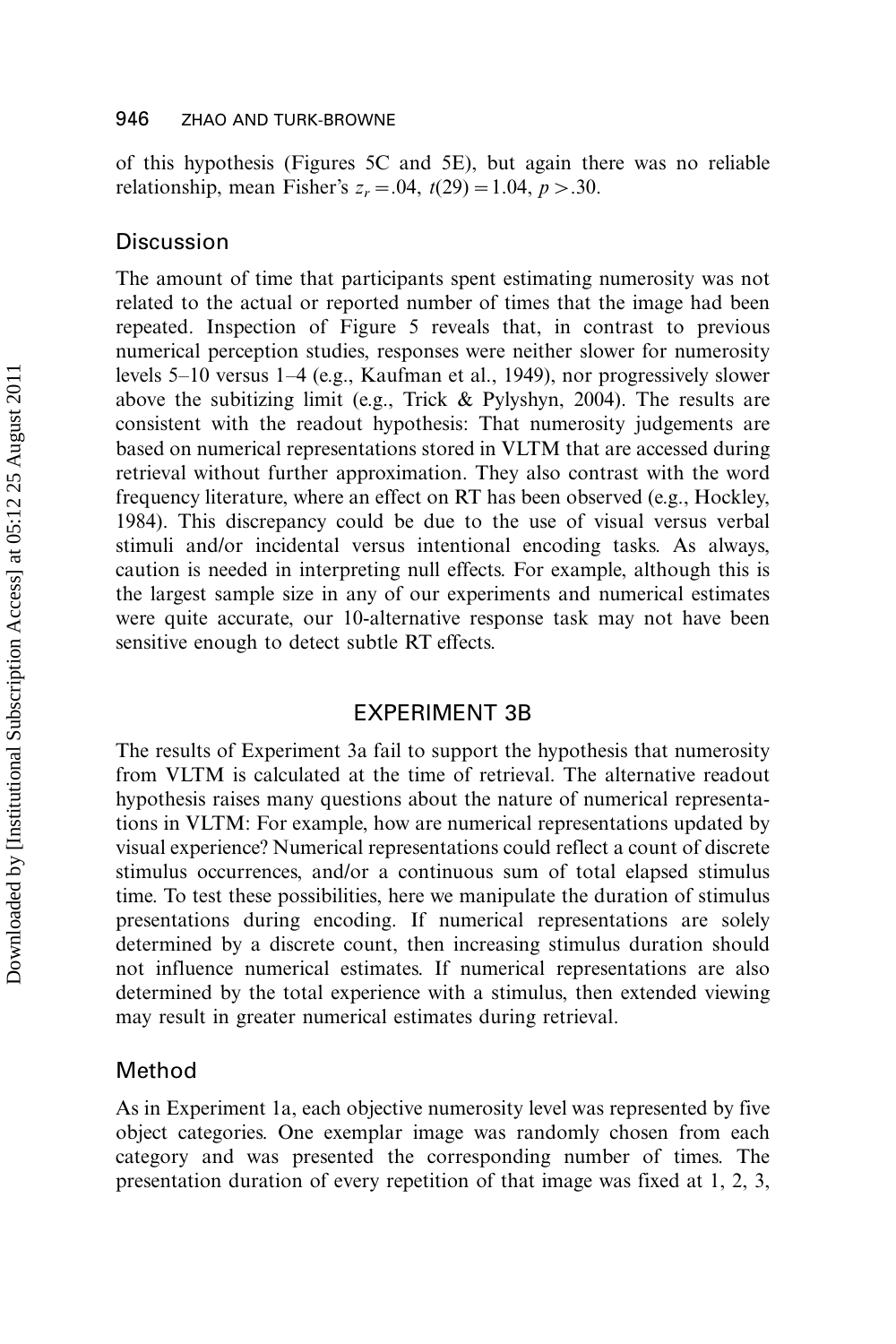4, or 5 s (with each duration represented by one image from each category). For example, if the categories *dog, bear, car, flower*, and *horse* were chosen at a particular numerosity level, the exemplar image from each of the categories might always be presented for 3, 1, 5, 2, and 4 s, respectively. Duration assignment was randomized across participants and within each numerosity level. The procedure was identical to Experiment 1a, except that the experiment lasted longer due to the duration manipulation (20 min).

# Results

Mean estimated numerosity is plotted as a function of objective numerosity and stimulus duration in Figure 6. Again replicating previous experiments, the linear regression between estimated and objective numerosity revealed a mean slope of 0.62 ( $SD = 0.11$ , median = 0.60), which did not differ from Experiment 1a,  $t < 1$ . The mean intercept was 2.24 (SD = 0.87, median = 2.19), which was reliably higher than Experiment 1a,  $t(32) = 2.40$ ,  $p < 0.05$ . This difference may reflect the greater mean stimulus duration in this experiment.

The primary question that we explored in this experiment was whether image duration would increase estimated numerosity. To assess the relationship between image duration and estimated numerosity, we collapsed across objective numerosity and computed the mean estimated numerosity for each duration. We found that stimulus duration had a reliable positive correlation with estimated numerosity across participants, mean Fisher's  $z_r = .08$ ,  $t(13) = 3.88$ ,  $p < 0.01$ . We then ran a linear regression analysis for each participant to quantitatively assess the impact of duration on estimated numerosity. The mean beta coefficient across participants was 0.14



Figure 6. Results from Experiment 3b. (A) Mean estimated numerosity plotted against objective numerosity, collapsing across stimulus duration. (B) Mean estimated numerosity plotted against the duration of each presentation of a stimulus, collapsing across objective numerosity. Error bars reflect 1 standard error of the mean.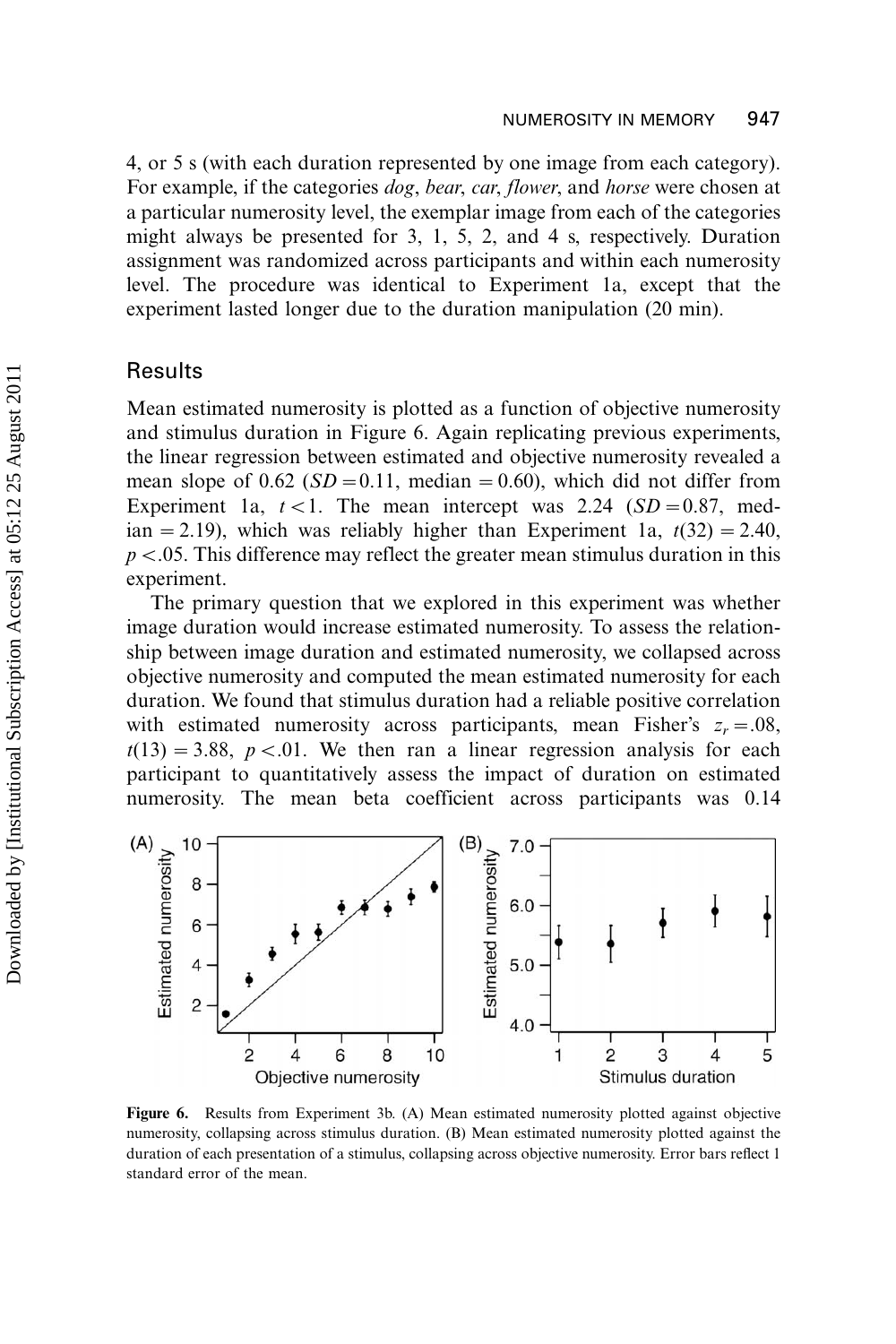#### 948 ZHAO AND TURK-BROWNE

 $(SD = 0.15, \text{ median} = 0.1)$  and was reliably greater than zero,  $t(13) = 3.59$ ,  $p < 0.01$ . Thus, each additional second of stimulus duration counted as 14% of a repetition.

# **Discussion**

When estimating numerosities, participants were influenced by how long the image had been presented during incidental encoding. This finding supports the idea that numerical representations can be influenced by the total amount of experience with a stimulus, in addition to a discrete count of the number of stimulus occurrences.

Since previous studies have found Stroop-like interference of numerical cues with duration processing (e.g., Dormal, Seron, & Pesenti, 2006), the effect observed here might be due to Stroop-like interference of duration on numerosity. However, in our experiment the duration was experienced well before numerosity judgements (15–30 min), and there were many intervening items and durations presented before numerosity judgement. For these reasons, we do not think the effect of duration on numerosity can be explained by Stroop-like interference.

It should be noted that stimulus duration does not have the same effect on estimated numerosity as the discrete count: The observed slope for duration corresponded to a smaller change in estimated numerosity than the change associated with an additional repetition. Specifically, in Experiment 1a each objective numerosity level (2 s stimulus repetition) increased estimated numerosity by .64, whereas in Experiment 3b an equivalent duration step (2 s presentation time) caused a more modest change of .28. Thus, although total elapsed experience plays a role, numerical estimates from VLTM may also be influenced by the number of repetitions per se.<sup>2</sup>

# GENERAL DISCUSSION

#### Summary

Across six experiments, we demonstrated that numerosity judgements from VLTM can be accurate, and that accuracy is especially high for a smaller number of repetitions. Moreover, judgements for multiple repetitions of the same exemplar image were more accurate than those for single presentations of multiple exemplars from a category. This decrement could not be

<sup>&</sup>lt;sup>2</sup>We infer a role for discrete repetitions from the fact that duration caused an increase in estimated numerosity of half the size of an extra repetition (with a matching increase in duration). The independent contribution of repetitions could be quantified by holding the total duration of an item constant, and manipulating the number of repetitions. We thank a reviewer for this suggestion.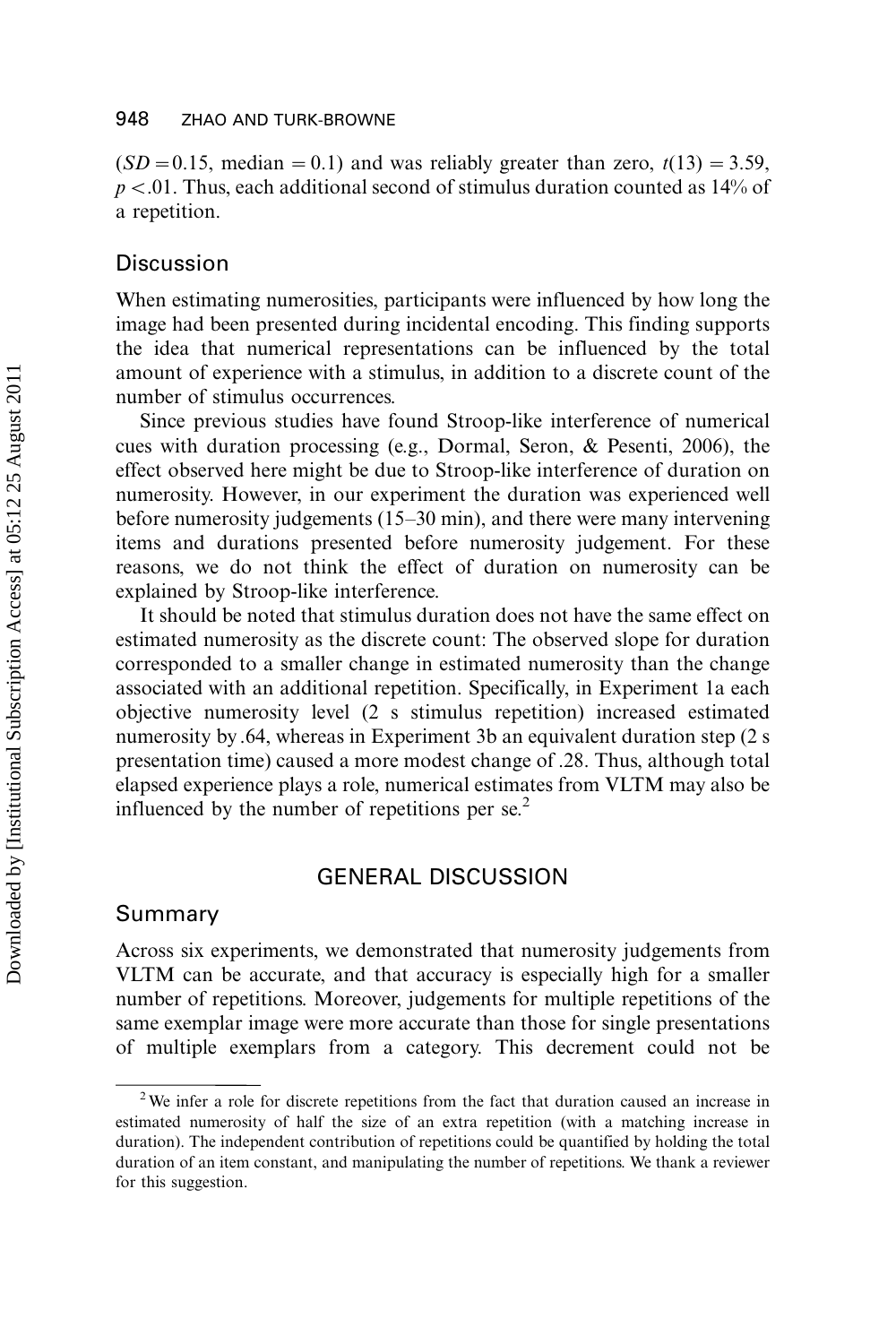explained solely by the informativeness of the retrieval cue used to probe numerical memory. When discriminating between two numerosities, performance increased with their distance from each other, but decreased as the magnitude or absolute size of the numerosities increased. These findings are largely in agreement with studies of numerical perception. We then explored how numerical estimates can be generated from long-term memory. The amount of time it took to make numerical judgements did not correlate with magnitude, suggesting that these judgements were unlikely to be based on post hoc calculation over a set of retrieved episodes. Second, numerical judgements correlated with the presentation duration of images, suggesting that these judgements were at least partially based on the total amount of experience with a stimulus. In all experiments, participants expressed surprise at being tested for numerosity, demonstrating that precise estimates of numerosity can be encoded and updated automatically in VLTM.

#### Exemplar vs. category repetitions

Performance in estimating the number of exemplars of a category (Experiment 1b) was not superior to estimating the number of repetitions of the same exemplar image (Experiment 1a). This result held even when memory was probed with the same instructions and category-label retrieval cue (Experiment 1c). This rules out the possibility that the observed coding of magnitude in memory reflected a failure to attend to or encode multiple repetitions of the same stimulus due to habituation (see Grill-Spector, Henson, & Martin, 2006; Turk-Browne, Scholl, & Chun, 2008). Our result is consistent with the finding that when a word category label (e.g., CITY) was paired with the same context exemplar (e.g., London, London, London), its frequency was estimated to be higher than when it was paired with different context exemplars (e.g., Boston, London, Cleveland) on each repetition (Brown, 1995). Note, however, that participants in our study first encountered the category label in the second phase, purportedly after category-specific numerosity had already been represented.

The fact that estimating the number of exemplars of a category was worse than estimating the number of exemplar repetitions was surprising to us. One possible explanation is that stimulus repetition interacts with numerical memory at the categorical level. In particular, presenting exemplars once each in Experiment 1b may have resulted in weak memories such that subsequent retrieval based on a category label was more susceptible to failures of source monitoring (Dougherty & Franco-Watkins, 2003; Johnson et al., 1993). In other words, due to the relative weakness of experimental memories associated with the cue, participants may have been less able to screen out matching extraexperimental memories (e.g., knowing that I saw three dogs in the experiment, separate from the five seen earlier in the day).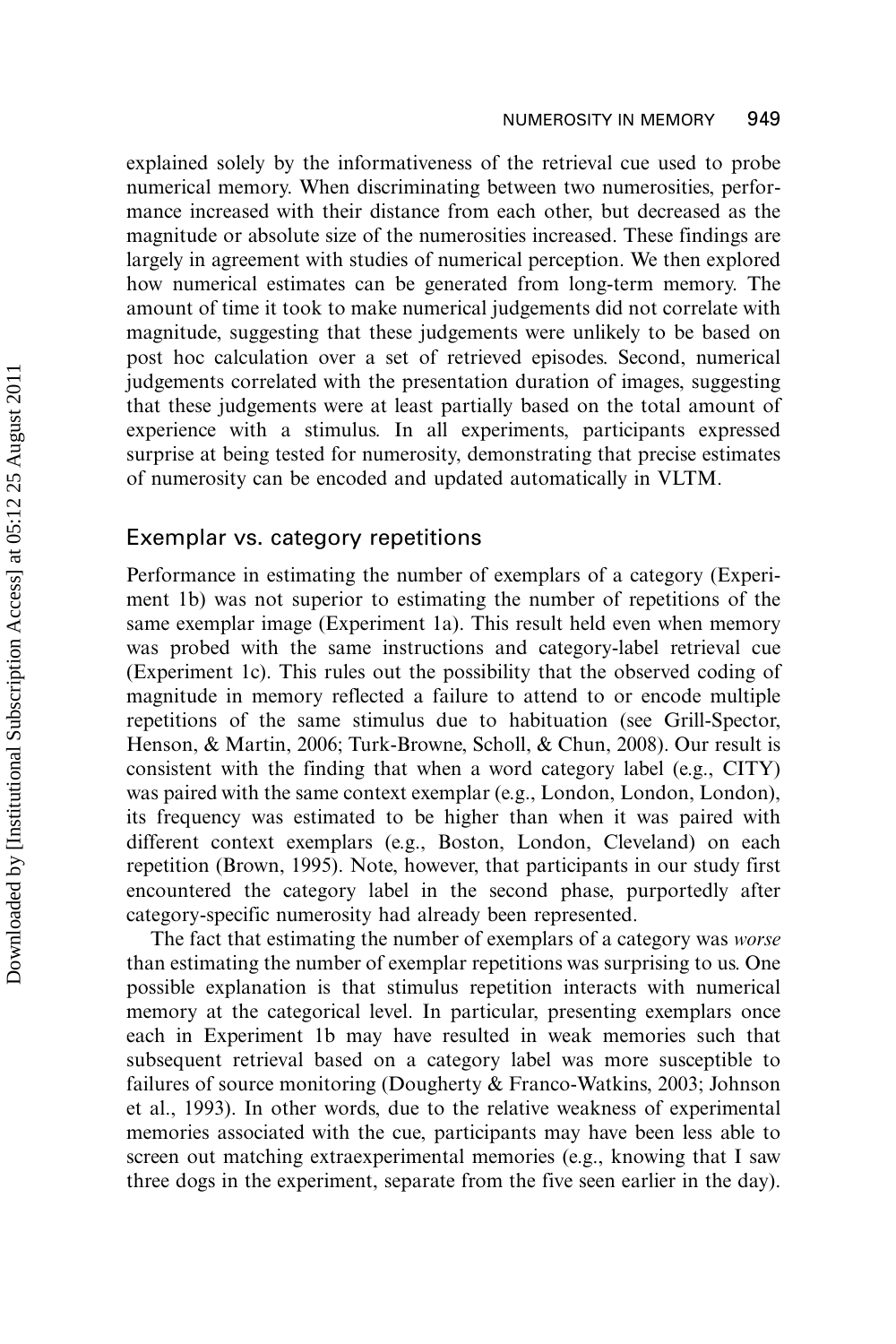#### 950 ZHAO AND TURK-BROWNE

The greater strength of the experimental memories in Experiment 1c due to multiple stimulus repetitions may have mitigated such intrusions. This account could be tested directly by including both repetitions of individual exemplar images and multiple exemplars from the same category.

Another possibility is that numerical representations in long-term memory are more precise when attached to specific versus abstract features of a stimulus. In other words, numerical memory may be stored and updated primarily at the level of individual stimuli rather than at higher levels of the category hierarchy. If true, this numerical bias for exemplars could be analogous to the processing priority received by basic object categories (e.g., Rosch et al., 1976). Nevertheless, the fact that numerical estimates for categories were even moderately accurate suggests that summary features (in this case numerosity) can be attached to multiple levels of the conceptual hierarchy in VLTM.

It remains possible that our superordinate natural/artificial cover task focused attention at a level of categorization higher than what was probed in Experiment 1b. At the same time, exemplar numerosity was encoded in spite of the superordinate task. Future research could: (a) manipulate cover tasks to explore whether the automatic encoding of numerosity in VLTM is affected by task demands, or (b) change the retrieval cue to probe different levels of categorization. A final and related possible explanation for the exemplar superiority in numerical visual memory is that there may have been variability in representativeness of exemplars we chose for a particular category. Thus, exemplars may have differentially contributed to the numerosity associated with a category, and this may have been lessened when a single exemplar was presented repeatedly (and could thus serve as the sole anchor for that category).

# Exact and approximate representations of numerosity

Estimated numerosity was highly accurate for a small number of repetitions (generally up to five repetitions), after which estimates seemed to plateau. Moreover, performance declined—changing from near-perfect to more chance-like—over windows moving continuously from low to high quantities. Our results suggest that incidental encoding in long-term memory may rely on an exact system for small quantities coupled with an approximate system for larger quantities (e.g., Feigenson et al., 2004). At the same time, it can be difficult to conclusively interpret this pattern of results as emerging from an abrupt break between two systems because the pattern can also be represented by a continuous logarithmic or power function. Such functions have been used to argue for the existence of a single process that operates over both small and large quantities (e.g., Dehaene & Changeux, 1993; Durgin, 1995).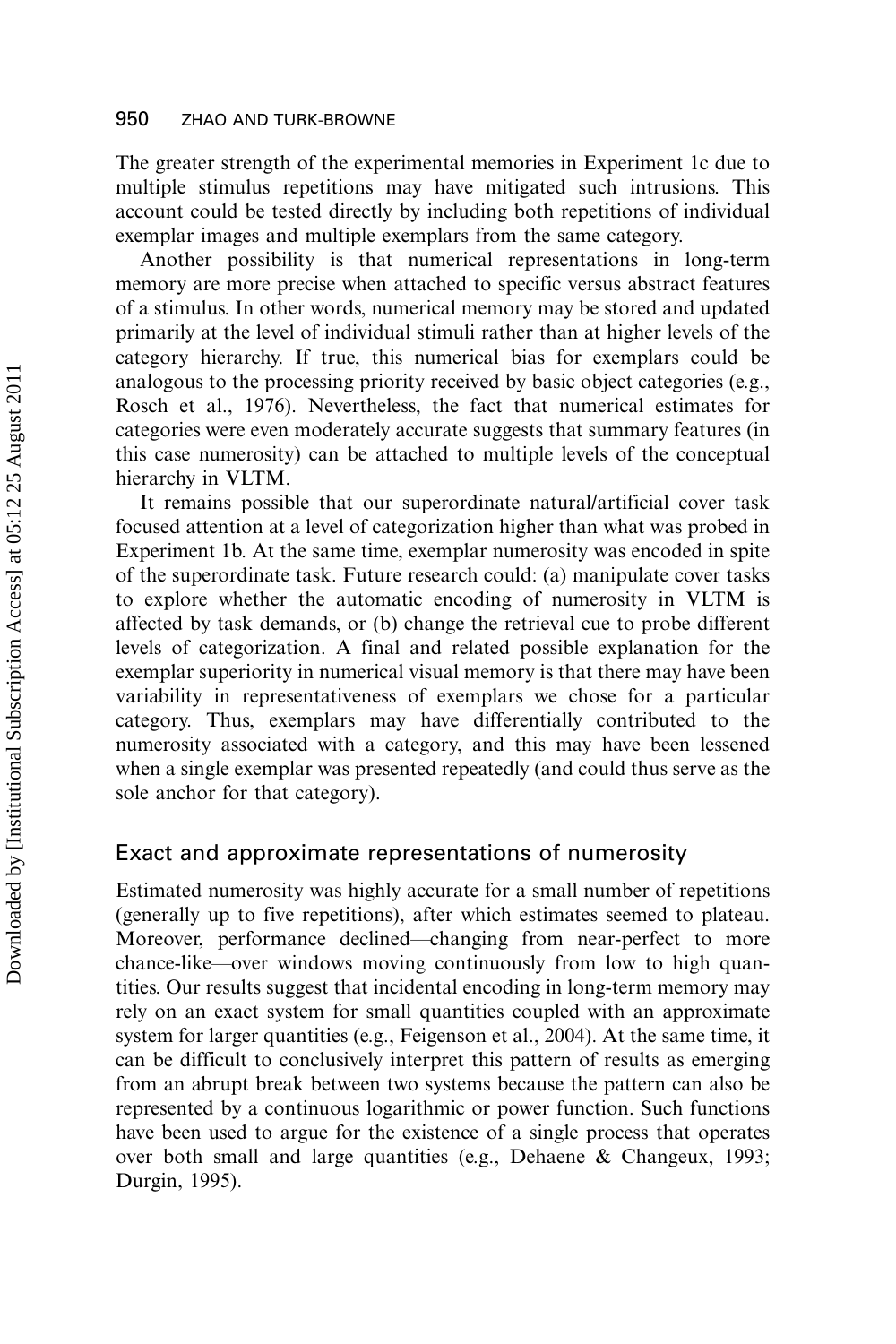To adjudicate between these accounts, one can rely on the fact that the logarithmic function implies equal discriminability within sets of numbers that have the same ratios—whether  $1-8$  or  $10-80$  in steps of 10 (decades) but that for the exact system, numbers  $1-4$  are special. A recent study used this logic and found support for an exact number system: Participants were much faster and more accurate at naming numbers  $1-4$  than  $5-8$ , but there was no difference between  $10-40$  and  $50-80$  (Revkin et al., 2008). In this context, the lack of an RT effect in Experiment 3a is quite surprising. Despite being more accurate for numerosities  $1-4$ , the fact that our participants were not faster in this range suggests that numerical memory for small quantities may not be equivalent to subitizing.

The distance and size effects we observed are in line with studies of immediate visual perception (Barth et al., 2003; Whalen et al., 1999). The prevailing explanation of these effects is that representations of large numbers are approximate and imprecise, and, as a result, that discrimination between two close large numbers is difficult or impossible (leading to chance discrimination performance). Indeed, accuracy in Experiment 2 dropped to 50% for pairs with both magnitudes above 8. These results provide evidence for an analogue representation of numerosity in VLTM, where the number of items in the set is represented by a magnitude that is a linear function of the cardinal value of the set, and that discrimination is a function of the log ratio of the quantities (see reviews by Brannon, 2006; Gallistel, 1990; Wynn, 1998). Such representations appear universal across development and species, and here we demonstrate that they can be aggregated incidentally over much longer time scales during visual experience.

# The source of numerosity in long-term memory

Our initial experiments demonstrated that numerical memory is robust, and that it exhibits similar psychophysical properties to numerical perception. The remaining experiments explored the nature of these representations and, in particular, where they come from. Experiment 3a tested whether numerical representations are calculated during retrieval. However, we did not observe an effect of numerosity on RT despite clear accuracy effects. This result is incompatible with a multiple-trace model in which discrete episodes can be individuated, but where the number of such episodes is not an intrinsic part of the representation and must be calculated (Hintzman, 1976).

The lack of an RT effect is more consistent with the hypothesis that numerosity estimates are based on a readout of existing representations stored in VLTM. Several models may help explain the nature of such representations. One possibility is that numerical estimates are based on the strength of memory for the repeated stimulus, which could be influenced both by the number of presentations and the duration of exposure to the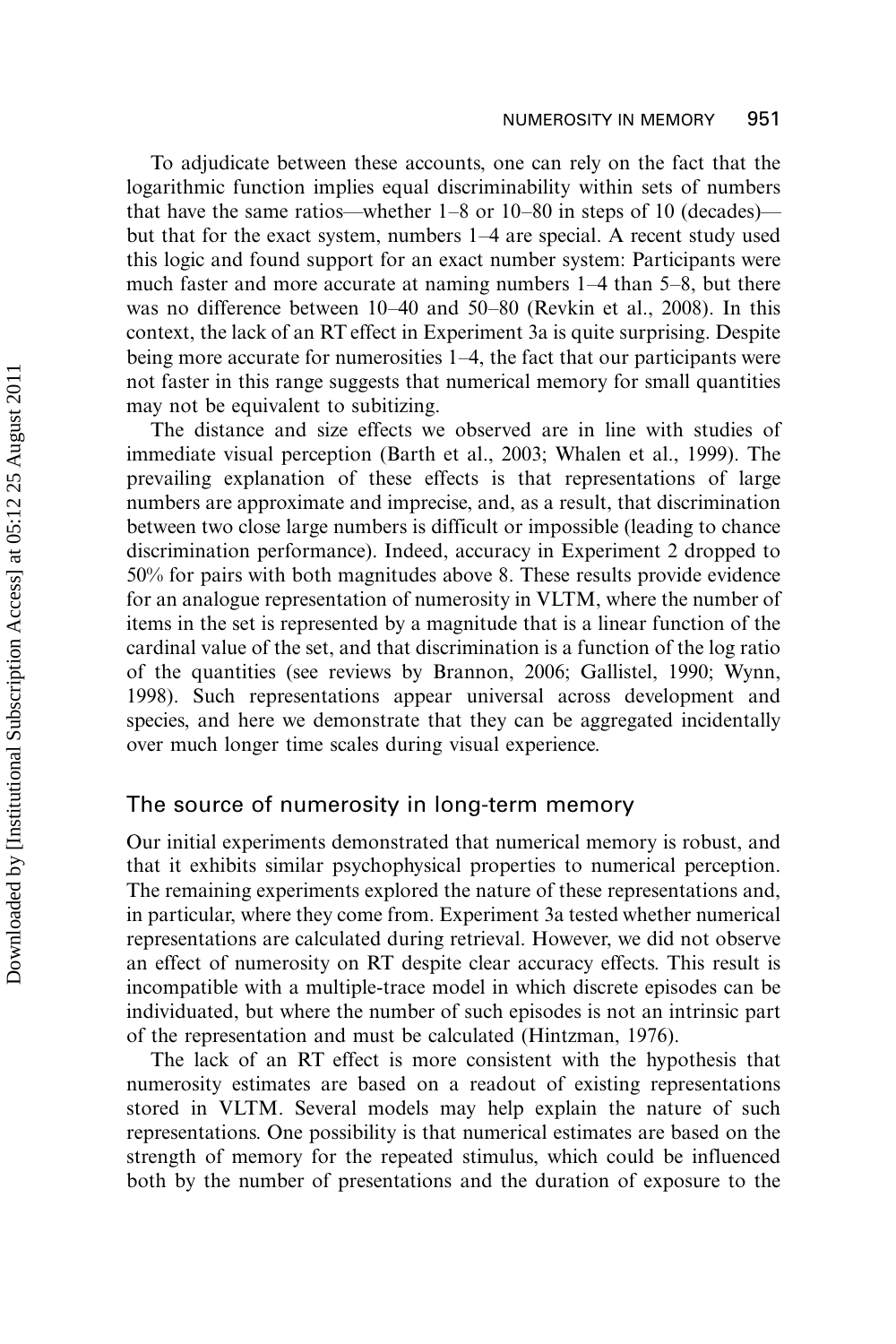stimulus (Hintzman, 1969, 1976). Our findings are also compatible with an accumulator model (Meck & Church, 1983), where the accumulator is based on a count of discrete experiences and/or a sum of their durations. The original findings that supported this theory focused on the count and total duration of a continuous train of auditory noises. Applying this theory to our data would require positing multiple accumulators (i.e., one for each exemplar and category), which could operate in parallel across delays and interruptions (cf. Halberda et al., 2006).

Many questions remain: For example, although estimated numerosity exhibited nonlinearity, it is unclear whether nonlinear estimates arise because of marginal gains in strength as a function of repetition, or because of an internal psychophysical function mapping magnitude representations stored in memory to retrieved and reported estimates.

# Conclusions

We found that numerical memory has detailed similarities to numerical perception. In addition, some of the novel findings from our study—such as differences between exemplar and category numerosity, and effects of stimulus duration—suggest interesting avenues for future research on numerical cognition. For example, it may be fruitful to examine whether task-irrelevant stimulus dimensions that influence numerical memory also influence numerical perception (e.g., duration), and vice versa (e.g., area; Hurewitz, Gelman, & Schnitzer, 2006). Overall, our findings suggest that analogous mechanisms may operate in numerical perception and numerical memory.

# **REFERENCES**

- Allik, J., & Tuulmets, T. (1991). Occupancy model of perceived numerosity. Perception and  $Psychophysics, 49, 303–314.$
- Ansari, D. (2008). Effects of development and enculturation on number representation in the brain. Nature Reviews Neuroscience, 9, 278-291.
- Atkinson, J., Campbell, F. W., & Francis, M. R. (1976). The magic number  $4\pm 0$ : A new look at visual numerosity judgements. *Perception*, 5, 327-334.
- Attneave, F. (1953). Psychological probability as a function of experienced frequency. Journal of Experimental Psychology, 46, 81-86.
- Banks, W. P., Fujii, M., & Kayra-Stuart, F. (1976). Semantic congruity effects in comparative judgments of magnitudes of digits. Journal of Experimental Psychology: Human Perception and Performance, 2, 435-447.
- Barth, H., Kanwisher, N., & Spelke, E. (2003). The construction of large number representations in adults. Cognition,  $86$ ,  $201-221$ .
- Blair, E., & Burton, S. (1987). Cognitive processes used by survey respondents to answer behavioral frequency questions. Journal of Consumer Research, 14, 280-288.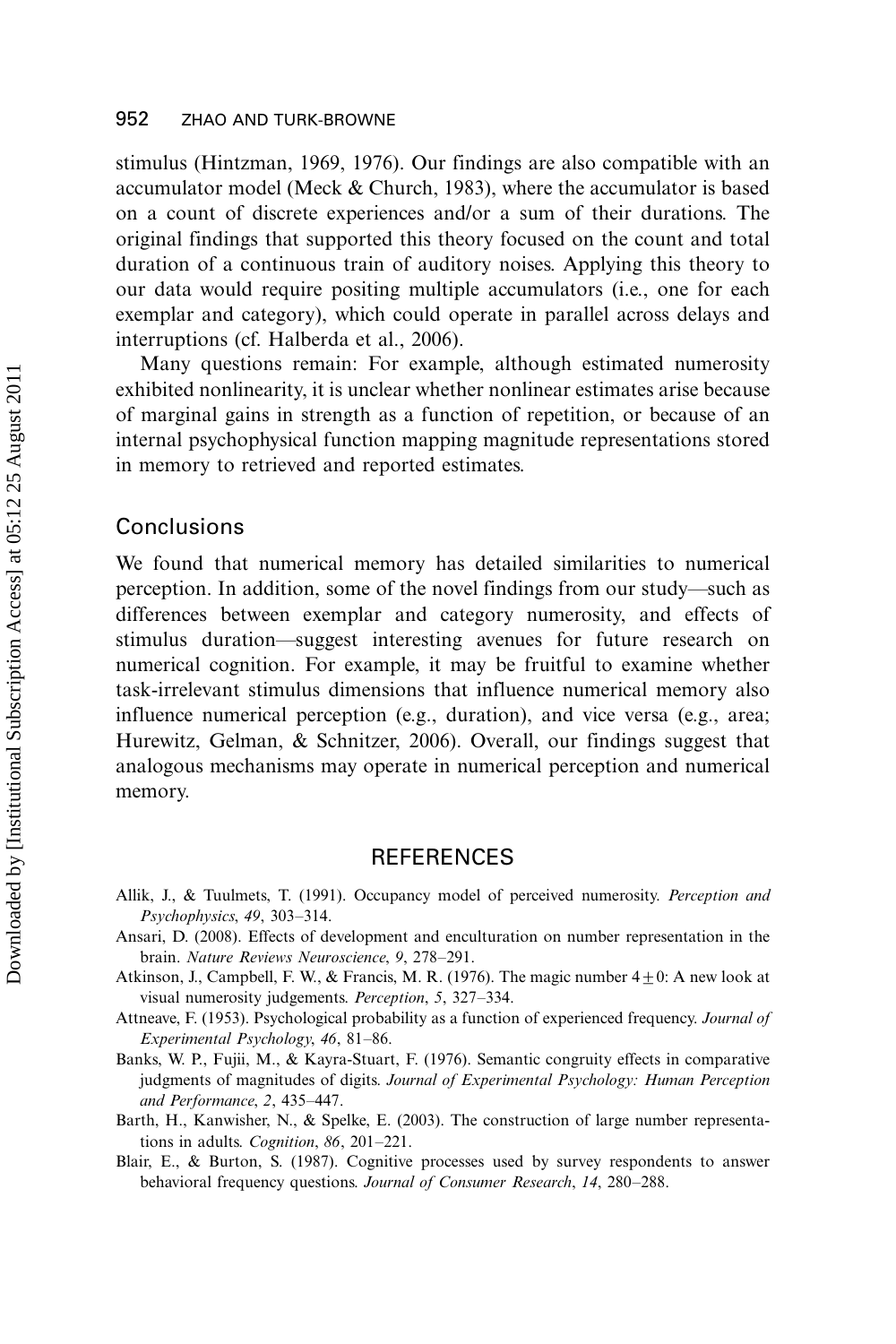- Brady, T. F., Konkle, T., Alvarez, G. A., & Oliva, A. (2008). Visual long-term memory has a massive storage capacity for object details. Proceedings of the National Academy of Sciences, 105, 14325-14329.
- Brainard, D. H. (1997). The psychophysics toolbox. Spatial Vision, 10, 433–436.
- Brannon, E. M. (2006). The representation of numerical magnitude. Current Opinion in Neurobiology, 16, 222-229.
- Brown, N. R. (1995). Estimation strategies and the judgment of event frequency. Journal of Experimental Psychology: Learning, Memory, and Cognition, 21, 1539-1553.
- Brown, N. R. (1997). Context memory and the selection of frequency estimation strategies. Journal of Experimental Psychology: Learning, Memory, and Cognition, 23, 898–914.
- Brown, N. R. (2002). Encoding, representing, and estimating event frequencies: A multiple strategy perspective. In P. Sedlmeier & T. Betsch (Eds.), Frequency processing and cognition (pp. 37-53). Oxford, UK: Oxford University Press.
- Brown, N. R. (2008). How metastrategic considerations influence the selection of frequency estimation strategies. Journal of Memory and Language, 58, 3-18.
- Buckley, P. B., & Gilman, C. B. (1974). Comparison of digits and dot patterns. Journal of Experimental Psychology,  $103$ ,  $1131-1136$ .
- Cabeza, R., Ciaramelli, E., Olson, I. R., & Moscovitch, M. (2008). The parietal cortex and episodic memory: An attentional account. Nature Reviews Neuroscience, 9, 613-625.
- Cordes, S., Gelman, R., Gallistel, C. R., & Whalen, J. (2001). Variability signatures distinguish verbal from nonverbal counting for both large and small numbers. Psychonomic Bulletin and Review, 8, 698-707.
- Dehaene, S., & Changeux, J. (1993). Development of elementary numerical abilities: A neuronal model. Journal of Cognitive Neuroscience, 5, 390-407.
- Dehaene, S., & Cohen, L. (1994). Dissociable mechanisms of subitizing and counting: Neuropsychological evidence from simultanagnosic patients. Journal of Experimental Psychology: Human Perception and Performance, 20, 958-975.
- Dehaene, S., Dehaene-Lambertz, G., & Cohen, L. (1998). Abstract representations of numbers in the animal and human brain. Trends in Neurosciences, 21, 355–361.
- Dehaene, S., Dupoux, E., & Mehler, J. (1990). Is numerical comparison digital? Analogical and symbolic effects in two-digit number comparison. Journal of Experimental Psychology: Human Perception and Performance, 16, 625-641.
- Dormal, V., Seron, X., & Pesenti, M. (2006). Numerosity-duration interference: A Stroop experiment. Acta Psychologica, 121, 109-124.
- Dougherty, M. R. P., & Franco-Watkins, A. M. (2003). Reducing bias in frequency judgment by improving source monitoring. Acta Psychologica, 113, 23–44.
- Durgin, F. H. (1995). Texture density adaptation and the perceived numerosity and density of texture. Journal of Experimental Psychology: Human Perception and Performance, 21, 149-169.
- Fechner, G. T. (1999). Elemente der Psychophysik. Bristol, UK: Thoemmes Press. Repr. (Original work published 1860).
- Feigenson, L. (2008). Parallel non-verbal enumeration is constrained by a set-based limit. Cognition,  $107$ ,  $1-18$ .
- Feigenson, L., Dehaene, S., & Spelke, E. (2004). Core systems of number. Trends in Cognitive Sciences, 8, 307-314.
- Franconeri, S. L., Bemis, D. K., & Alvarez, G. A. (2009). Number estimation relies on a set of segmented objects. Cognition, 113, 1-13.
- Gallistel, C. R. (1990). The organization of learning. Cambridge, MA: Bradford Books/MIT Press.
- Gallistel, C. R., & Gelman, R. (1991). Subitizing: The preverbal counting process. In F. Craik, W. Kessen, & A. Ortony (Eds.), *Essays in honor of George Mandler* (pp. 65–81). Hillsdale, NJ: Lawrence Erlbaum Associates, Inc.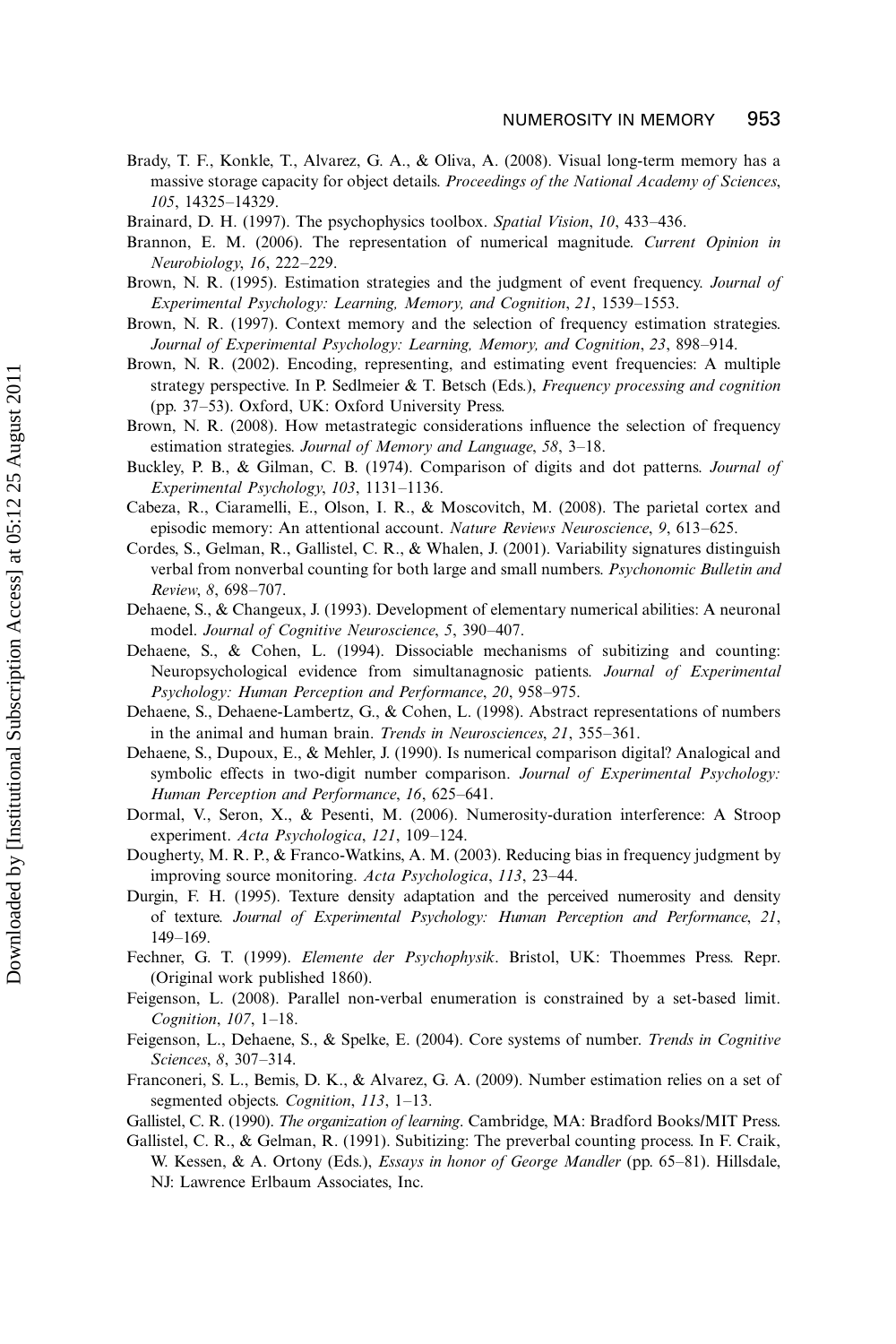#### 954 ZHAO AND TURK-BROWNE

- Grill-Spector, K., Henson, R., & Martin, A. (2006). Repetition and the brain: Neural models of stimulus-specific effects. Trends in Cognitive Sciences, 10, 14-23.
- Halberda, J., Sires, S. F., & Feigenson, L. (2006). Multiple spatially overlapping sets can be enumerated in parallel. Psychological Science, 17, 572-576.
- Hasher, L., & Zacks, R. T. (1979). Automatic and effortful processes in memory. Journal of Experimental Psychology: General, 108, 356-388.
- Hasher, L., & Zacks, R. T. (1984). Automatic processing of fundamental information: The case of frequency of occurrence. The American Psychologist, 39, 1372-1388.
- Hintzman, D. L. (1969). Apparent frequency as a function of frequency and the spacing of information. Journal of Experimental Psychology, 80, 139-145.
- Hintzman, D. L. (1976). Repetition and memory. In G. H. Bower (Ed.), The psychology of learning and motivation (pp. 47-91). New York, NY: Academic Press.
- Hintzman, D. L., & Block, R. A. (1971). Repetition and memory: Evidence for a multiple-trace hypothesis. Journal of Experimental Psychology, 88, 297-306.
- Hintzman, D. L., Yurko, D. S., & Hu, J. M. (1981). Two-digit number comparison: Use of place information. Journal of Experimental Psychology: Human Perception and Performance, 7, 890-901.
- Hockley, W. E. (1984). Retrieval of item frequency information in a continuous memory task. Memory and Cognition, 12, 229-242.
- Holyoak, K. J. (1977). The form of analog size information in memory. Cognitive Psychology, 9,  $31 - 51$ .
- Howell, W. C. (1973). Representation of frequency in memory. Psychological Bulletin, 80, 317-331.
- Hurewitz, F., Gelman, R., & Schnitzer, B. (2006). Sometimes area counts more than number. Proceedings of the National Academy of Sciences, 103, 3486-3489.
- Izard, V., & Dehaene, S. (2008). Calibrating the mental number line. Cognition,  $106$ ,  $1221-1247$ .
- Johnson, M. K. (1983). A multiple-entry, modular memory system. In G. W. Bower (Ed.), The psychology of learning and motivation: Advances in research and theory (pp. 81–123). New York, NY: Academic Press.
- Johnson, M. K., Hashtroudi, S., & Lindsay, D. S. (1993). Source monitoring. Psychological Bulletin, 114, 3-28.
- Kaufman, E. L., Lord, M. W., Reese, T. W., & Volkman, J. (1949). The discrimination of visual number. American Journal of Psychology, 62, 498-525.
- Kolers, P. A., & Roediger, H. L. (1984). Procedures of mind. Journal of Verbal Learning and Verbal Behavior, 23, 425-449.
- Konkle, T., Brady, T. F., Alvarez, G. A., & Oliva, A. (2010). Conceptual distinctiveness supports detailed visual long-term memory for real-world objects. Journal of Experimental Psychology: General, 139, 558-578.
- Kosslyn, S. M., Murphy, G. L., Bemesderfer, M. E., & Feinstein, K. J. (1977). Category and continuum in mental comparisons. Journal of Experimental Psychology: General, 106, 341-375.
- Lemer, C., Dehaene, S., Spelke, E., & Cohen, L. (2003). Approximate quantities and exact number words: Dissociable systems. Neuropsychologia, 41, 1942-1958.
- Luck, S. J., & Vogel, E. K. (1997). The capacity of visual working memory for features and conjunctions. Nature, 390, 279-281.
- Mandler, G., & Shebo, B. J. (1982). Subitizing: An analysis of its component processes. Journal of Experimental Psychology: General, 111, 1-22.
- Means, B., & Loftus, E. F. (1991). When personal history repeats itself: Decomposing memories for recurring events. Applied Cognitive Psychology, 5, 297-318.
- Meck, W. H., & Church, R. M. (1983). A mode control model of counting and timing processes. Journal of Experimental Psychology: Animal Behavior Processes, 9, 320–334.
- Menon, G. (1993). The effects of accessibility of information in memory on judgments of behavioral frequencies. Journal of Consumer Research, 20, 431-440.